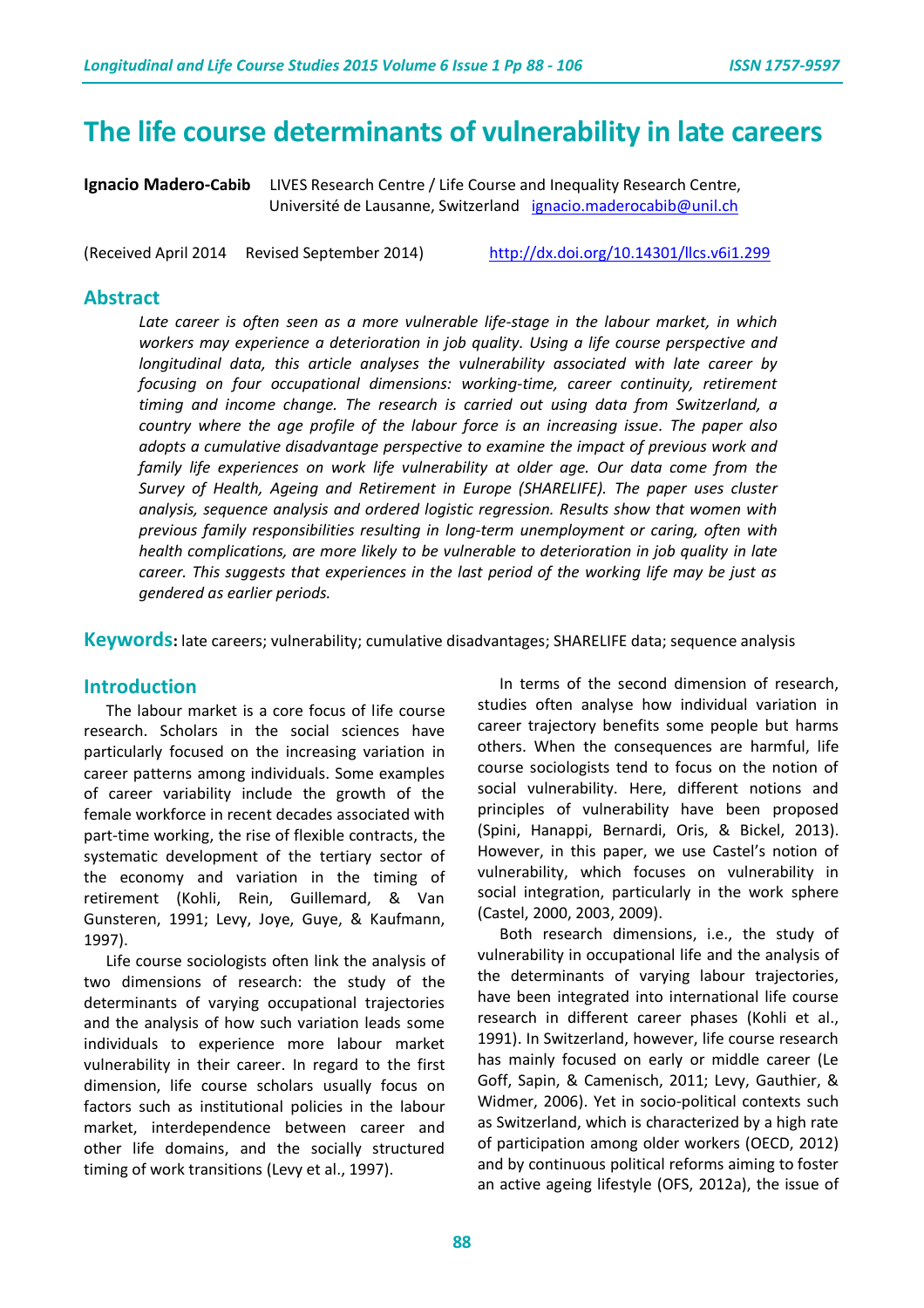late career —i.e., having an occupation after age 50 — and specifically, the vulnerability faced in the labour market, are becoming increasingly important.

This paper aims to offer new insights on the study of vulnerability in late career in Switzerland through the lens of Castel's notion of vulnerability. Moreover, in order to measure vulnerability in late career, four occupational dimensions are considered: working-time, career continuity, retirement timing, and income change. More specifically, the aim is to classify vulnerability in each of these dimensions, using both theoretical expectations and empirical classification based on cluster analysis.

Another objective of the paper is the analysis of the determinants of these patterns of vulnerability in late career. Two groups of determinants are studied: life experiences in social domains and what we term 'positional factors' (Levy et al., 1997). The selection of determinants is guided by the theory of cumulative disadvantage in the labour market. This theory proposes that during the life course, cumulative familial and occupational experiences, as well as positional characteristics have consequences in later life (Dannefer, 2003; Sapin, Spini, & Widmer, 2007).

We use retrospective data from the Survey of Health, Ageing and Retirement in Europe (SHARELIFE) for the analyses. These data permit the application of longitudinal quantitative techniques, such as sequence analysis, to build typical familial and occupational trajectories. We also use ordinal logistic models to analyse the determinants of vulnerability in the labour market in later life.

The paper is organized into five sections. First, Castel's conception of vulnerability is presented and then used to classify vulnerability in late career. Second, a review of the international literature illustrates the impact of risk factors for social vulnerability in the labour market at older age. The third section presents the data, variables and methods used in the paper. In the fourth section, the results of the cluster analyses — which provide an empirical classification of vulnerability in late careers — as well as the sequence analyses and ordinal logistic analyses are presented. The final section offers a discussion of the main findings and prospective research questions.

## **1. Castel's notion of vulnerability**

Individual variation in life trajectory often has consequences for social vulnerability (Spini et al., 2013). Castel's notion of vulnerability provides a framework through which to understand these vulnerabilities, that will be applied in this research.

Castel understands vulnerability as a social status which influences the person's integration into society as a function of experiences in two domains: labour market and personal relationships (Castel, 2000). Concretely, a vulnerable status is characterized by insecure employment and fragile social and family networks. Moreover, being defined as vulnerable indicates low social cohesion between the individual and society (Castel, 2003).

The pertinence of Castel's perspective to the life course approach comes from three main points. First, from his comprehensive framework of vulnerability as a status related to social difficulties in gaining access to central institutions of modern society, such as family and work. Secondly, from his understanding of vulnerability not as a status that people experience when they are disaffiliated from social institutions, but rather as a risk for lack of integration into social institutions (Castel, 2000, 2003, 2009). Finally, Castel conceives vulnerability as a contingent status, i.e., as a status that can change over the life course. Indeed, Castel talks about four zones of social life: the integration zone, the vulnerability zone, the assistance zone and the disaffiliation zone. They are defined according to the extent to which people are integrated into the work and relationship domains (Castel, 2000). This schema makes it possible to see vulnerability not necessarily as fixed, but rather as a conditional status. This is why, in this research, vulnerability will be also considered in terms of two other statuses: non-vulnerable and partially vulnerable. Whereas the non-vulnerable status will refer to an individual with good working conditions; partial vulnerability will consider individuals having both good and precarious job conditions.

## **Using Castel's notion of vulnerability in late careers**

Understanding vulnerability according to Castel's perspective — i.e. as precarious integration into institutions like the labour market  $-$  is intrinsically linked to vulnerability in late career.

The low employment rates of workers aged 50 and older are an illustrative example of variation in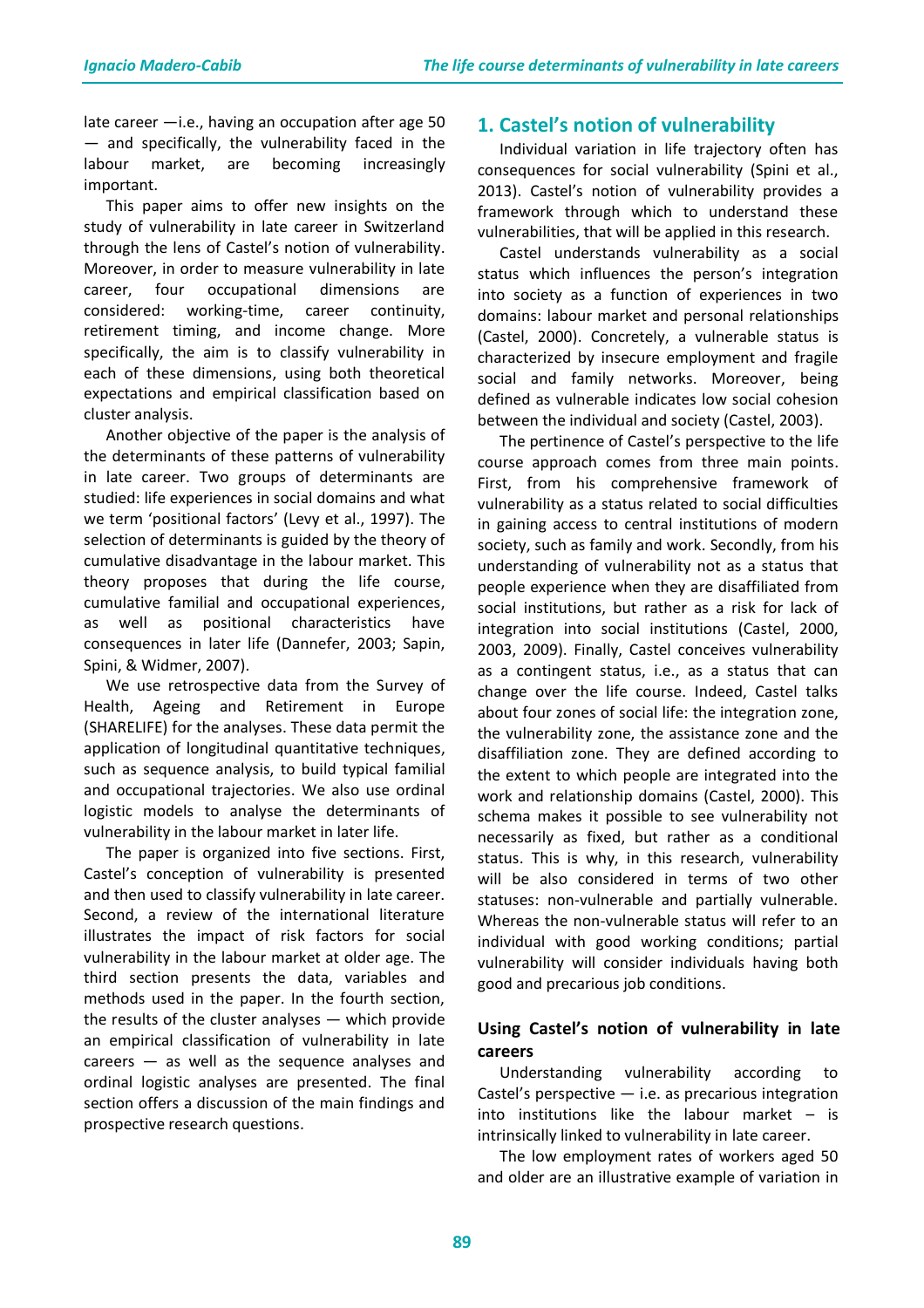work status during older age. Calculations based on OECD country data (OECD, 2012) reveal that between 1991 and 2012, workers aged 25 to 49 had a labour force participation rate of 81.2% compared to 59.9% among workers aged 50 to 64. New technological demands at work, economic recession, attractive financial incentives for early retirement and firms preferences for hiring younger workers all contribute to the lower employment rates among older workers (Dorn & Sousa-Poza, 2010; Fischer & Sousa-Poza, 2006).

We are now also witnessing an increasing proportion of older workers in part-time or temporary jobs which are often associated with lower wages and employment instability (Chan & Stevens, 2001; Hirsch, Macpherson & Hardy, 2000). On the one hand, as Feldman (1994) has proposed, these precarious or risky labour conditions for older workers could be part of *bridge to retirement* in which individuals accept having part-time or provisional jobs before permanently retiring. On the other hand, given that labour markets are usually socially stratified scenarios — often along gendered lines (Meyer & Pfau-Effinger, 2006) — it is possible that these precarious conditions are more likely to affect more disadvantaged groups, rather than being a phase through which all groups pass.

Bearing in mind these current employment trends, late career is here understood to entail more than the presence or absence of employment. Four occupational dimensions are used to evaluate this career period: working-time, career continuity, retirement timing, and income change. Vulnerability in late careers will be analysed according to these four occupational dimensions. Based on previous research, the following paragraphs provide a number of hypotheses for understanding vulnerability in each of these dimensions.

*Working-time.* As some research indicates, full-time jobs in the primary labour market are the main contributors to work integration (Hansen, Hespanha, Machado, & van Berkel, 2002).

However, other studies also suggest that part-time jobs can be considered as alternative sources of integration into the labour market, which, depending on the institutional setting, *may* be associated with a precarious work situation (O'Reilly & Fagan, 1998). Given this we hypothesize that partial vulnerability could be linked to both full-time and part-time jobs during the late careers, but define part-time jobs as vulnerable.

*Career continuity***.** As García and Schampheleire (2002) point out, the decreasing amount of formal work during the 1980s and the 1990s generated, in most Western countries, provisional or temporary jobs characterized by flexible occupational status and the reduction of lifelong careers. Consequently, we assume that while non-vulnerable status might refer to a continuous career, partial vulnerability and vulnerability could rather be associated with interrupted careers.

*Retirement timing***.** The literature shows that whereas early retirement is mostly linked to individuals with more advantaged social and economic positions, late retirement is normally a consequence of an interrupted career and is more likely to affect women and employees with low qualifications (Bütler, Huguenin, & Teppa, 2004; Radl, 2013). Here we hypothesize that while early retirement could reflect a non-vulnerable status, 'on-time' retirement indicates partial vulnerability and late retirement is evidence of a vulnerable status.

*Income changes*. Taking into consideration the importance of income entitlement for personal autonomy, empowerment, and participation during the occupational career (van Berkel, Hornemann, & Williams, 2002), it is hypothesized that increases in income indicate a non-vulnerable status in the labour market, while stable income represents partial vulnerability and decreasing income a vulnerable status. Table 1 summarizes the suggested classification of the 'non-vulnerable', 'partially vulnerable', and 'vulnerable' across our four occupational dimensions.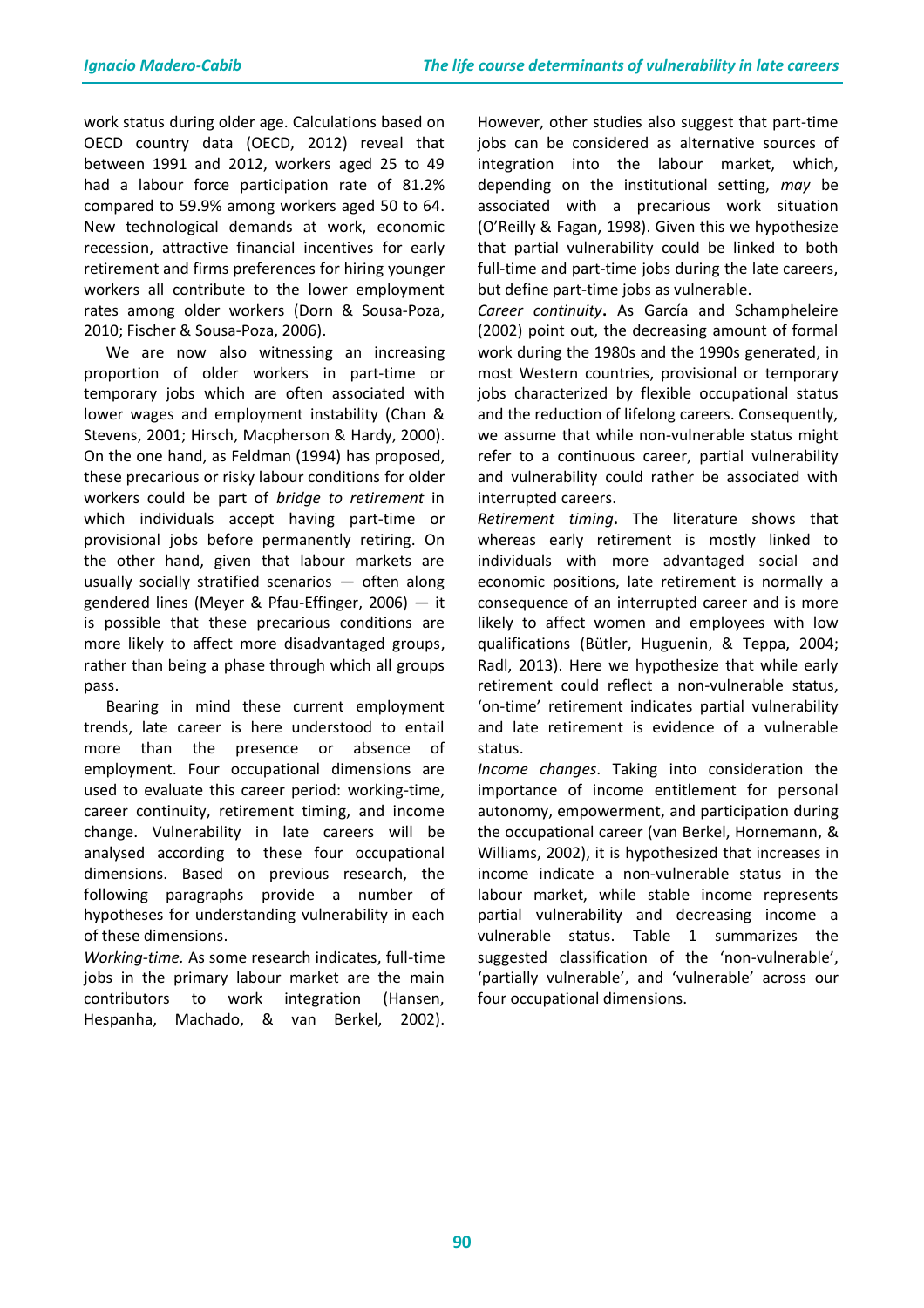| Occupational Dimension    | Non-Vulnerable           | <b>Partially Vulnerable</b> | Vulnerable                 |
|---------------------------|--------------------------|-----------------------------|----------------------------|
| Working-Time              | Full-time job            | Changing-time job           | Part-time job              |
| <b>Career Continuity</b>  | Continuous career        | Interrupted career          | Interrupted career         |
| <b>Retirement Timings</b> | Early retirement         | On-Time retirement          | Late Retirement            |
| Income Changes            | Upward Income<br>Changes | Null Income changes         | Downward Income<br>Changes |

#### **Table 1. Vulnerability in four occupational dimensions (hypothetical classification)**

 The different occupational dimensions are classified according to level of vulnerability. The question of how these dimensions are associated with one another will be addressed using a cluster analysis model that will be presented in the results section.

## **Switzerland as a research case for the study of late careers**

Switzerland is an ideal research case for this paper since it has a number of institutional mechanisms promoting the extended work life or, as it is formally called, 'active ageing' (OFS, 2012b). This refers to various public policies and market incentives aimed at discouraging early withdrawal from the labour market and also fostering career continuity after the state pension age. As in other European countries, in Switzerland the policies are a result of a declining birth rate and increasing average age, combined with growing financial instability of public spending and private pension funds (Hanel, 2010).

Specifically in Switzerland, the *active ageing* mechanisms include: the current option of accumulating public pension funds beyond the state pension age (till age 69 for women and 70 for men), financial benefits in the context of occupational pension funds in the event of late withdrawal, financial penalties for early retirement and financial exemptions for late retirement provided by the public pension fund. Finally, training policies in various sectors of the Swiss economy aim to improve the labour skills of older workers (OFS, 2012b, 2012c, 2012d).

From an international point of view, Switzerland is a country with a large proportion of older workers. As Figure 1 shows, in comparison with other OECD countries, Switzerland has a high rate of active workers aged 50 to 64. Figure 1 also indicates that within the 5-year divisions of that age range (e.g. 50-54, 55-59 or 60-64), the larger proportion of older workers in Switzerland than in the rest of the OECD, has remained consistent for more than 20 years. Yet, in the age category 60–64 the participation rate in the Swiss labour market fluctuates around 55%, which prompted the development of incentives for active ageing.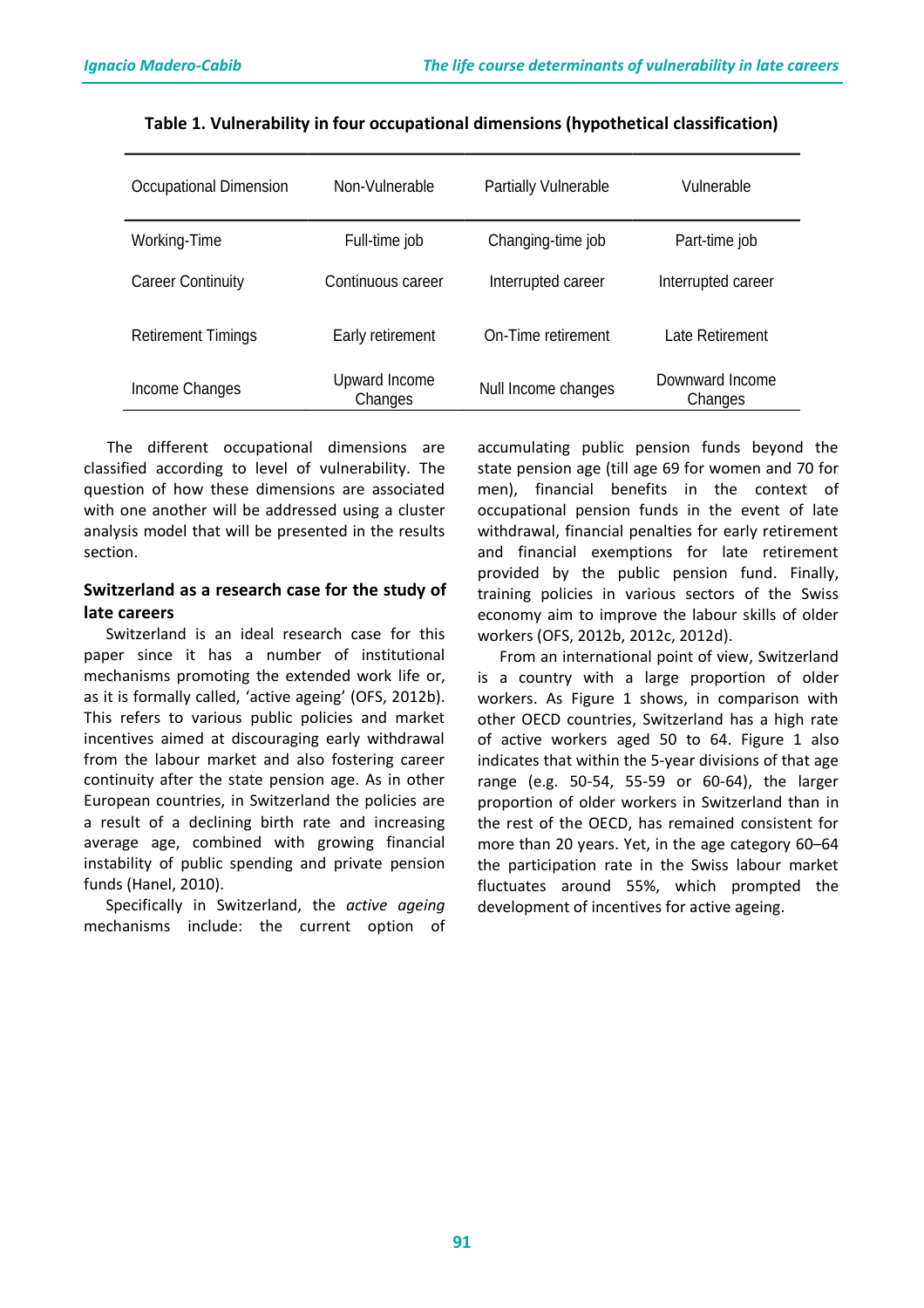



 *Source: Author calculations based on data from OECD (OECD, 2012)*

 Both the large number of older workers and the institutional aim of fostering the career continuity of older workers have caused the recent occupational period in Switzerland to be a topic of increasing importance for research. This is not only because it provides an opportunity to extend the vast literature on early and middle adulthood careers but also because it provides an opportunity to gain insight into the particular dynamics of vulnerability at older age.

## **2. Life course determinants of vulnerability in late careers**

As well as studying the distribution of vulnerability in late career, another aim of this research is to explore the determinants of vulnerability at older age. As mentioned, the cumulative disadvantage perspective theoretically supports the choice of considering particular life course determinants of vulnerability.

This theoretical approach assumes that social differences among people were not imposed at birth, but that they progressively developed during the life course through a cumulative process and then contribute to the likelihood of later life

transitions (Dannefer, 2003). Put descriptively, small inequalities in health, social networks, family duties, socio-cultural backgrounds, and professional status, when accumulated and combined, could produce socially differentiated trajectories across the lifecourse (Sapin et al., 2007).

In this paper, the selected life course factors are *life experiences in social domains* and *positional factors.* The first refers to those individual events, transitions or trajectories that people experience in domains such as education, family, occupation, or political spheres (Levy et al*.,* 1997). The second, positional factors, should be understood as those determinants that comprise an individual's position in dimensions of social stratification (Blau, 1977). These include positional or stratifying characteristics such as birth cohort, gender, ethnicity, cultural background, or socio-economic conditions, which, when taken together, provide a more or less privileged position for each individual in society.

We now review the international literature on the impact of life course determinants on vulnerability in late career. This review considers the occupational dimensions *working-time*, *career continuity*, *retirement timing*, and *income changes*.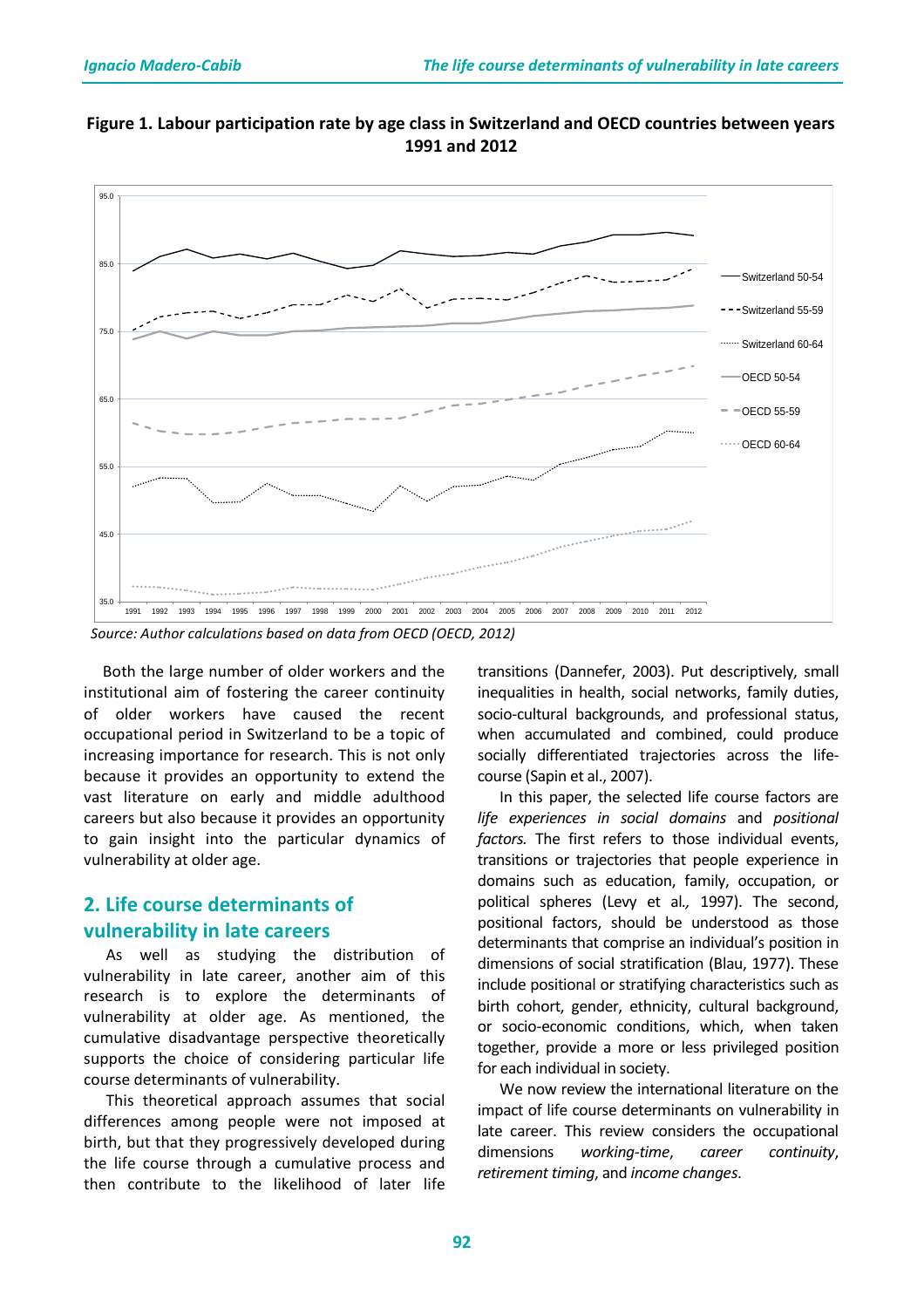## **Influence of life experiences in social domains on vulnerability in late careers**

Research on the life course suggests that particular life experiences can have a large impact on later employment experience (Hyde, Ferrie, Higgs, Mein, & Nazroo, 2004). This research specifically focuses on two dimensions of life experience. The first is financial well-being: pension contributions, periods of financial hardship and periods of ill-health. The second focuses on familial and occupational experiences before older age. The first dimension we label *financial well-being indicators*, and the second *familial and occupational trajectories*.

In terms of financial indicators, the literature suggests that beneficial conditions such as progressive access to pension plans and the absence of periods of financial hardship are associated with a later career characterized by fulltime employment and early retirement (Gowan, 1998; Radl, 2013). Periods of ill-health may be an important factor here. Research suggests that although there is some variation according to the economic sector, in the majority of occupations, workers with health disabilities are more likely to retire early and also to interrupt their careers due to physical disability (Dorn & Sousa-Poza, 2004a).

With regard to the family and labour market determinants of vulnerability, some studies indicate that for women, a familial trajectory marked by marriage and parenthood generates later career patterns, with part-time jobs, an interrupted career and 'on-time' or late retirement (Hirsch et al., 2000; Hyde et al., 2004; O'Rand & Henretta, 1982). Additionally, occupational trajectories characterized by long-term employment, working continuously as a civil servant or in occupations with higher occupational prestige such as professional jobs, are associated with early retirement, continuous careers, and full-time jobs in the last occupational period (Dorn & Sousa-Poza, 2004b; Madero-Cabib, Gauthier, & Le Goff, 2013).

## **Influence of positional factors on vulnerability in late careers**

Studies of older people in the labour market have shown that men are more likely than women to occupy advantaged labour positions and to experience increasing income and continuous careers (Han & Moen, 1999; Riley, 1986). Similarly, native citizenship versus being a non-national is

usually linked to the experience of a continuous career development with an upward income trajectory (Madero-Cabib & Mora, 2011).

Research also indicates that people occupying higher social class positions are more likely to have later careers, characterized by advantaged working conditions including full-time jobs, continuous careers, and upward changes of income (Bukodi & Goldthorpe, 2011; Radl, 2013).

Finally, studies focused on the impact of different birth cohorts on careers, demonstrate that people belonging to older birth cohorts (1920– 1940) were more likely to experience the economic and structural opportunities associated with the 'thirty glorious years' between 1945 and 1975 (Chauvel, 1998). This may have made them more likely to enjoy an uninterrupted career in their later work life, involving upward income changes and early retirement.

# **3. Data, variables, and methods**

#### **Data**

The data used for the current study come from the Survey of Health, Ageing, and Retirement in Europe (SHARE), and specifically from the third wave named SHARELIFE, which has a retrospective design and was carried out in 2008–2009. The SHARELIFE survey collected information on individuals aged 50+ and collected information on different dimensions over the course of their lives including family composition, occupation characteristics, health care, retirement, and other life aspects (Schröder, 2011). Data collection for SHARELIFE was based on probabilistic sampling and face-to-face interviews using life history calendars. These helped respondents to remember, and chronologically organize, the various episodes of their lives, given people's usual difficulty in accurately remembering early life events (Schröder, 2011).

The Swiss sample of SHARELIFE is composed of 1,296 individuals. The specific sample used in this study consisted of people who effectively worked in Switzerland in an occupation after age 50 and who also fitted the substantive criteria concerning the four occupational dimensions under investigation. This means that the population of interest of this study is people who worked in a full-time or parttime position (*working-time*), who had continuous or interrupted careers (*career continuity*), who retired early, 'on-time' or late (*retirement timing*),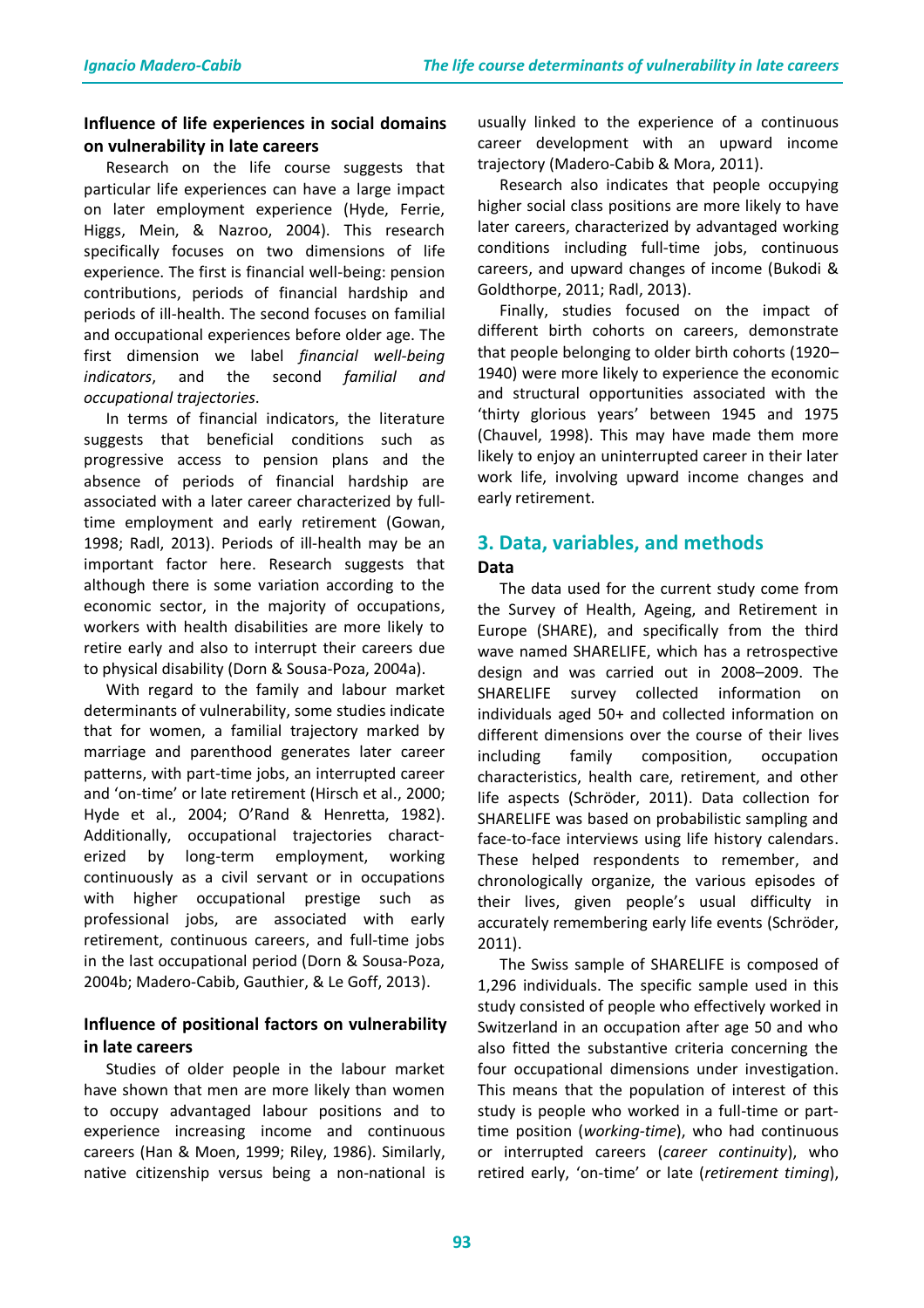and who did or did not experience variations in their incomes (*income changes*). Consequently, the study sample consists of 451 individuals. As Appendix 1 indicates, the study sample and the Swiss sample of SHARELIFE are very similar, considering the different financial and positional characteristics. The observed differences in the proportions of birth cohorts between both samples arise because in the study sample only retired people were included, while the Swiss sample of SHARELIFE includes individuals aged 50 and older. The study sample represents 97% of retirees included in the Swiss data of SHARELIFE.

However, Appendix 1 shows a notable difference between the two samples in terms of gender proportions: whereas in the study sample 60.3% are men and 39.7% women, in the Swiss sample of SHARELIFE 45.9% are men and 54.1% women. This gender distribution is probably due to the strong male breadwinner model in Switzerland, which usually entails low female participation in the labour market, especially during the life courses of the cohorts under study (Le Feuvre, Kuehni, Rosende, & Schoeni, 2014; Kuehni, Rosende, & Schoeni, 2013; Rosende & Schoeni, 2012).

In other words, a considerable proportion of the women included in the Swiss sample of SHARELIFE probably followed a traditional family trajectory, e.g. marriage and children's births, which meant they experienced either extended periods out of the labour force or left the labour market early in life. Hence, given that the research focus is on active people after age 50, women who withdrew from the labour market due to family responsibilities or other issues before that age are excluded from the analysis.

In order to avoid potential selection bias caused by differential non-response, that could lead to erroneous or non-representative results, this sample was weighted according to the strategy recommended by SHARE, namely using calibrated weights (Deville & Särndal, 1992). As mentioned in the SHARE 2.5.0 guide, calibrated weights provide weights that are as close as possible to the original sampling design weights, while also respecting a set of known population totals. However, given the large debate in the scientific literature about the

effectiveness of weighting in regression analysis (see for example Solon, Haider & Wooldrige, 2013) it should be noted that this is a measure that only partially reduces non-response biases.

## **Variables**

*Dependent variable*. The dependent variable in this study is an ordinal variable with three levels: 1=*non-vulnerable*, 2=*partially vulnerable*, and 3=*vulnerable* in late career. Each level of this variable corresponds to a cluster resulting from the construction of a three-cluster analysis, which is explained in depth in the Methods section below.

*Covariates.* In accordance with the international literature review and the cumulative disadvantage perspective, the covariates for the study correspond to three life course factors: financial well-being indicators, familial and occupational trajectories, and positional factors. As shown in Table 2, specific variables operate as proxies for the three covariates mentioned. The first covariate concerns contribution to pension funds, periods of financial hardship and periods of ill-health. The second covariate brings together familial and occupational trajectories — which are described in the Results section  $-$  and the third covariate groups together the stratification variables.

 In Table 2, the choice of contributions to pension funds as a proxy of financial status is based on the evidence that in Switzerland the possibility of having access to the three types of pension funds is strongly associated with the financial status of each individual*.* The public pension system is mandatory for every individual living in Switzerland but those with very low incomes often do not contribute (OFS, 2012a). The occupational pension fund is available only to employees and civil servants with annual salaries higher than 20,880 Swiss Francs (i.e. \$22,854 or €16,920). Finally, private pension funds are often used by the self-employed or by employees and civil servants with enough income to invest. Moreover, because the sample is composed of already-retired individuals, these are pension investments made during their late careers.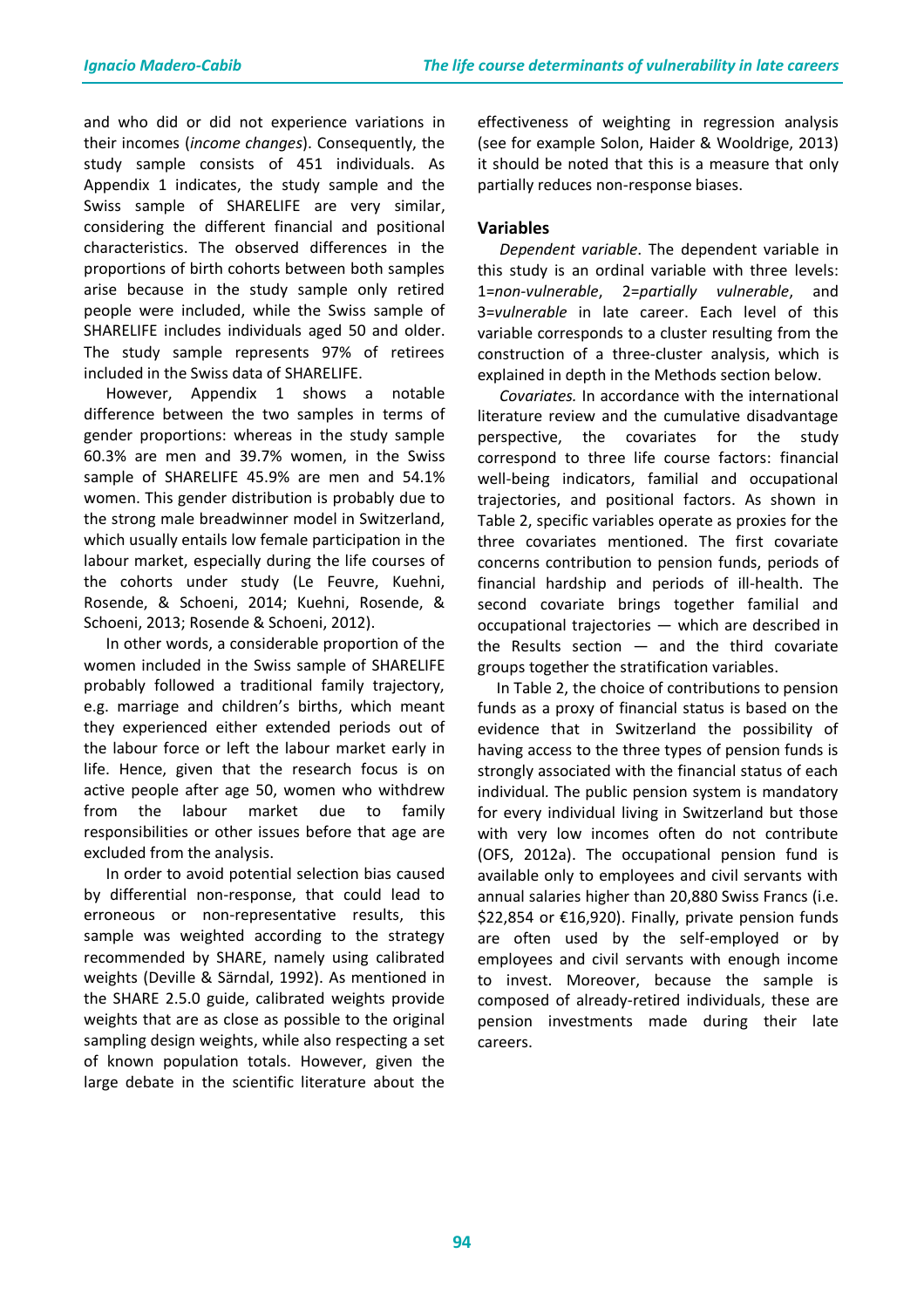| Covariate                                    | <b>Proxy Covariates</b>                                                                           | Operationalization and Weighted Frequencies                                                |
|----------------------------------------------|---------------------------------------------------------------------------------------------------|--------------------------------------------------------------------------------------------|
| Financial<br>and<br>Well-Being<br>Indicators | Contribution to public pension fund                                                               | 1: More than half of late careers (94.5%),<br>0: Less than half of late careers (5.5%)     |
|                                              | Contribution to occupational pension fund                                                         | 1: More than half of late careers (54.1%),<br>0: Less than half of late careers (45.9%)    |
|                                              | Contribution to private pension fund                                                              | 1: More than half of late careers (8.2%),<br>0: Less than half of late careers (91.8%)     |
|                                              | III-health periods                                                                                | 0: No (89.8%), 1: Yes (10.2%)                                                              |
|                                              | Financial hardship periods                                                                        | 0: No (69.3%); 1: Yes (30.7%)                                                              |
|                                              | Marriage & One Child                                                                              | 1: Belonging (12%), 0: Not belonging (88%)                                                 |
|                                              | Marriage & Two Children                                                                           | 1: Belonging (31.2%), 0: Not belonging (68.8%)                                             |
|                                              | Marriage & Three or More Children                                                                 | 1: Belonging (31.1%), 0: Not belonging (68.9%)                                             |
|                                              | Solo Living                                                                                       | 1: Belonging (9.3%), 0: Not belonging (90.7%)                                              |
| <b>Familial and</b><br>Occupational          | Marriage & Divorce                                                                                | 1: Belonging (12.5%), 0: Not belonging (87.5%)                                             |
|                                              | Late Marriage                                                                                     | 1: Belonging (3.8%), 0: Not belonging (96.2%)                                              |
|                                              | Service Employee Careers                                                                          | 1: Belonging (21.8%), 0: Not belonging (78.2%)                                             |
| Trajectories                                 | <b>Technician Employee Careers</b>                                                                | 1. Belonging (35.9%), 0. Not belonging (64.1%)                                             |
|                                              | <b>Professional Employee Careers</b>                                                              | 1: Belonging (9.1%), 0: Not belonging (90.9%)                                              |
|                                              | Interrupted Careers & Non-Careers                                                                 | 1. Belonging (14.9%), 0. Not belonging (85.1%)                                             |
|                                              | From Employee to Self-Employed                                                                    | 1: Belonging (8.1%), 0: Not belonging (91.9%)                                              |
|                                              | <b>Technician Civil-Servant Careers</b>                                                           | 1: Belonging (5.9%), 0: Not belonging (94.1%)                                              |
|                                              | <b>Professional Civil-Servant Careers</b>                                                         | 1: Belonging (4.3%), 0: Not belonging (95.7%)                                              |
|                                              | Gender                                                                                            | 1: Men (60.3%), 0: Women (39.7%)                                                           |
| Positional<br>Factors                        | Sociocultural Background: Educational position relative<br>to others in maths during childhood    | 1: Better or Much Better (88.8%), 0: Much<br>worse, Worse or About the same (11.2%)        |
|                                              | Sociocultural Background: Educational position relative<br>to others in language during childhood | 1: Better or Much Better (86.4%), 0: Much<br>worse, Worse or About the same (13.6%)        |
|                                              | Sociocultural Background: Number of books in home in<br>childhood                                 | 1: 26 books or more (83.1%), 0: Fewer than 26<br>books (16.9%)                             |
|                                              | <b>Birth Cohort</b>                                                                               | 1: Before 1930 (27.4%), 2:1931-1936 (23.4%),<br>3:1936-1942 (29.8%), 4: After 1942 (19.3%) |

#### **Table 2. Covariates**

#### **Methods**

Three different research methods were applied: first, cluster analysis was used to build the dependent variable. Second, sequence analysis was used to construct familial and occupational trajectories. Third, ordered logistic regression was used to estimate the effects of covariates on the dependent variable.

The statistical association between work-time basis, career continuity, retirement timing, and income changes was measured using cluster analysis. However, before applying the cluster analysis, it was necessary to analyse each occupational dimension throughout the later career. Working-time, career continuity and income changes are dimensions built from the examination of variation among different jobs during the later work career. To this end, a longitudinal database with annual workers' occupational information from age 51 up to retirement was constructed. To measure income variation among jobs the first monthly income in the job was considered. Retirement timing was coded into three different categories: 'early', 'on-time', and 'late' retirement. These categories were built, taking into consideration the fact that the legal age of retirement in Switzerland is different for women and men, and that this difference has changed over time (Candolfi & Chaze, 2008).

Once the information for the four occupational dimensions for the career period was obtained, the indicators for these dimensions were converted into different dichotomous variables, which were introduced into the cluster model. A k-means clustering method was used. The cluster analysis then allowed three clusters to be identified, which were associated with the statuses non-vulnerable, partially vulnerable, and vulnerable.

The second method used in this research is sequence analysis. This technique creates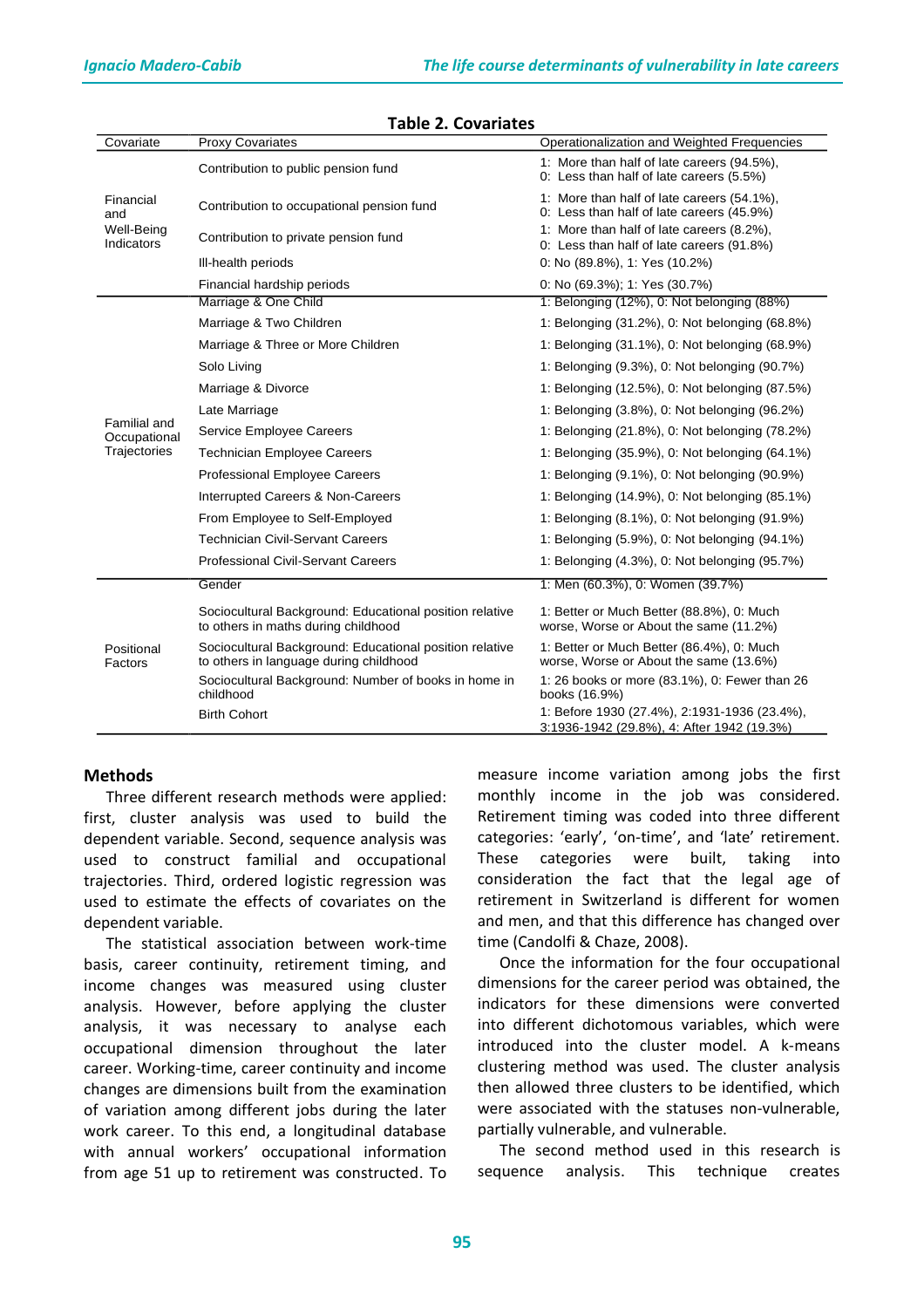typologies of longitudinal patterns from sequences of life-course events in domains such as family, education, political and occupation. The method creates types of individual trajectories in a certain domain by comparing them according to their similarity or dissimilarity across individuals. In technical terms, sequence analysis works by creating matrices of individual sequences composed of different social statuses, and measuring the distance between all pairs of individual sequences. The method used to measure these distances is optimal matching analysis (OMA). In order to calculate those distances we used specifically the constant substitution costs of 2 and indel costs of 1 to balance the importance of the order of statuses and the timing of changes between statuses in each kind of sequence (Blanchard, Bühlmann, & Gauthier, 2014). It is possible to perform a cluster analysis on the resulting distance matrix, which allows homogeneous groups of sequences to be created, which, taken together, represent types of trajectories (Blanchard et al., 2014). The clustering method used to agglomerate trajectory types was 'Ward' (Ward, 1963), and the average silhouette width higher than 0.5 as the cut-off criterion of trajectory types was used (Kaufman & Rousseeuw, 1990).

In the study presented here, types of familial and occupational trajectories from age 20 to 49 were constructed. The events or statuses for building these trajectories were chosen based on the family and work determinants of vulnerability in late career, highlighted in the literature. Familial trajectories were built according to five indicators: 1) marriage, 2) divorce, 3) children, 4) cohabitating partners, and 5) non-cohabitating partners. Meanwhile, occupational trajectories were built based on three indicators: 1) out of the labour market, e.g. housework or unemployment, 2) employment status, e.g., employee, civil servant, and self-employed, and 3) type of occupation, e.g., professionals (legislator, senior official or manager, professional), technicians (technician or associated professional, clerk, armed forces, skilled agricultural or fishery worker, craft or related trades worker), and service occupations (service, shop or market sales worker, plant/machine operator or assembler, elementary occupation). Both in the case of familial and occupational trajectories, in order to construct individual sequences according to the indicators mentioned, each individual was measured

according to age at beginning, age at end, and status in every indicator.

The third method used in this study is ordered logistic regression. As Long (1997) has pointed out, one of the main reasons to use this technique is the opportunity to examine how different covariates impact on an ordinal variable taking into account all its values simultaneously. In the present research, since a higher value (value 3) relates to a vulnerable status, results will be interpreted as the likelihood of experiencing that status given the other two, i.e., non-vulnerable and partially vulnerable. One crucial assumption made is the *proportional odds* associated with any independent predictor are assumed to be the same over all levels of the dependent variable (Long, 1997). This means, for instance, that the regression estimate of any covariate on the odds of being *non-vulnerable or partially vulnerable* will be identical.

In this research, those predictor variables that did not have valid values for the entire range of the dependent variable were automatically removed from the ordered regression models as the proportional odds assumption could not be tested. This was the case for the familial type 'solo living', the occupational type 'service employee careers' and 'professional and technician civil-servant careers'. As well as considering the common difficulty of implementing the proportional odds assumption (see for instance Peterson & Harrell, 1990), covariates showing a difference of regression estimates at most 2.2 on the pairs of values of the dependent variable were tolerated. By using the Phi coefficient, the correlation between covariates was controlled, and only one covariate ('birth cohort 1936-1942') was removed from the regression model due to a moderate-positive association with two other covariates, i.e. equal to or higher than 0.4 (Dancey & Reidy, 2004). Finally, covariates with many missing values such as social class, educational level and ethnicity, were not included in the regression models of this study.

All computations presented here are made using the R statistical software (R Core Team, 2012) together with the libraries *svytable*—for calculating weighted univariate frequencies—*Cluster*—for performing cluster analysis—*TraMineR*—for carrying out sequence analysis (Gabadinho, Ritschard, Müller, & Studer 2011)*—*and *svyolr—*for estimating weighted ordinal logistic regressions.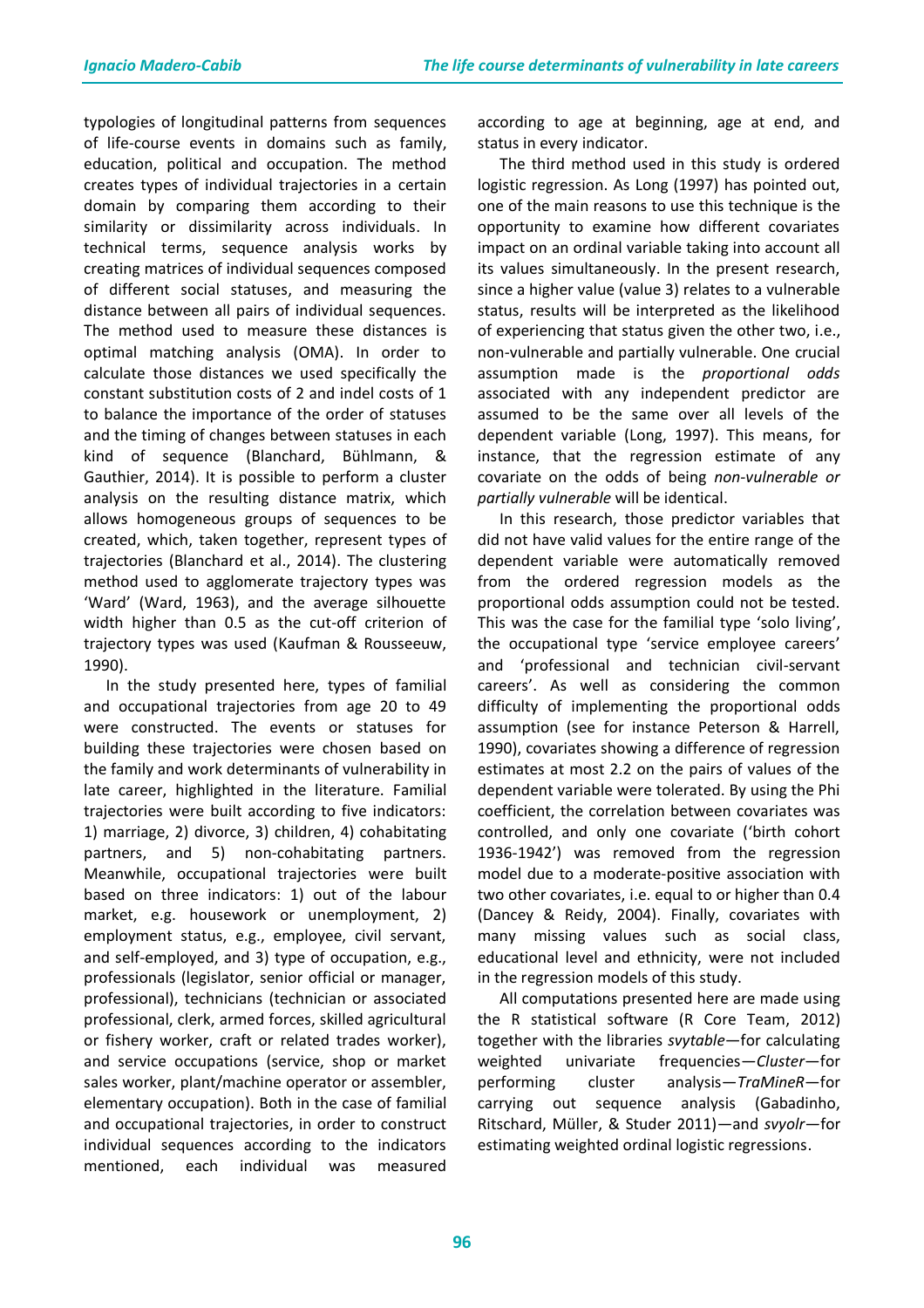## **4. Results**

#### **Cluster analysis of vulnerability in late careers**

 Table 3 presents different criteria according to which the three-cluster solution performed better than, or similarly to, the cluster solutions with two, four and five conglomerates. It indicates that after

three clusters, the criteria to measure robustness of cluster solutions only marginally improved. Thus, three groups appeared to be an acceptable solution for the patterning among the four occupational dimensions of later career.

| Criterium                         | 2 Clusters | 3 Clusters | 4 Clusters | 5 Clusters |
|-----------------------------------|------------|------------|------------|------------|
| Average distance between clusters | 8.93       | 5.10       | 5.95       | 5.99       |
| Average distance within clusters  | 3.36       | 2 71       | 2.25       | 2.43       |
| Average silhouette                | 0.61       | 0.41       | 0.45       | 0.45       |
| Entropy                           | 0.18       | 0.77       | 0.84       | 0.82       |

## **Table 3. Comparison of different cluster solutions**

 Table 4 shows the cluster analysis with three conglomerates. As observed, a first conglomerate groups those individuals with upward income changes, full-time jobs, continuous careers, and 'on-time' retirement. This cluster was called *nonvulnerable.* A second conglomerate, entitled *partially vulnerable,* comprised those with null income changes, full-time jobs, continuous careers, and early retirement. A third conglomerate, named *vulnerable*, groups people with downward income changes, changing-time jobs, interrupted careers, and late retirement.

| Cluster                 | Upward Income<br>Changes  | Null Income Changes      | Downward Income<br>Changes | Full-Time Job        | Part-Time Job   | Changing-Time Job |
|-------------------------|---------------------------|--------------------------|----------------------------|----------------------|-----------------|-------------------|
| 1. Not-Vulnerable       | 0.058                     | $-0.048$                 | $-0.009$                   | 0.089                | $-0.082$        | $-0.028$          |
| 2. Partially Vulnerable | $-0.062$                  | 0.080                    | $-0.050$                   | 0.047                | $-0.021$        | $-0.048$          |
| 3. Vulnerable           | 0.553                     | $-0.890$                 | 0.813                      | $-1.284$             | 0.844           | 0.913             |
|                         |                           |                          |                            |                      |                 |                   |
| Cluster                 | <b>Interrupted Career</b> | <b>Continuous Career</b> | Early Retirement           | "On-Time" Retirement | Late Retirement |                   |
| 1. Not-Vulnerable       | $-0.215$                  | 0.215                    | $-1.080$                   | 1.512                | $-0.432$        |                   |
| 2. Partially Vulnerable | $-0.215$                  | 0.215                    | 0.511                      | $-0.660$             | 0.133           |                   |
| 3. Vulnerable           | 4.637                     | $-4.637$                 | $-0.679$                   | 0.100                | 0.802           |                   |

#### **Table 4. Contribution of indicators of four occupational dimensions to each cluster**

*Note. Indicators of occupational dimensions with the higher contribution in each cluster are highlighted in grey.*

There is a satisfactory association between the hypothetical classification of the four occupational dimensions of vulnerability (Table 1) and the empirical results of the cluster analysis. Thus the idea of studying late careers by distinguishing three different levels of vulnerability within the labour market continues to be valuable. It is noteworthy that the status *vulnerable* still represents those people who are in precarious work conditions, while *non-vulnerable* is associated with good labour status, and *partially vulnerable* presents good but

not necessarily excellent job characteristics such as null income changes.

#### **Familial and occupational trajectories**

In this subsection, tables with summary information about familial and occupational trajectories are displayed. However, Appendices 2 and 3 present graphics of both familial and occupational trajectories, that provide more details of the longitudinal paths.

*Types of familial trajectories*. As Table 5 indicates, six familial types are specifically constructed. *A*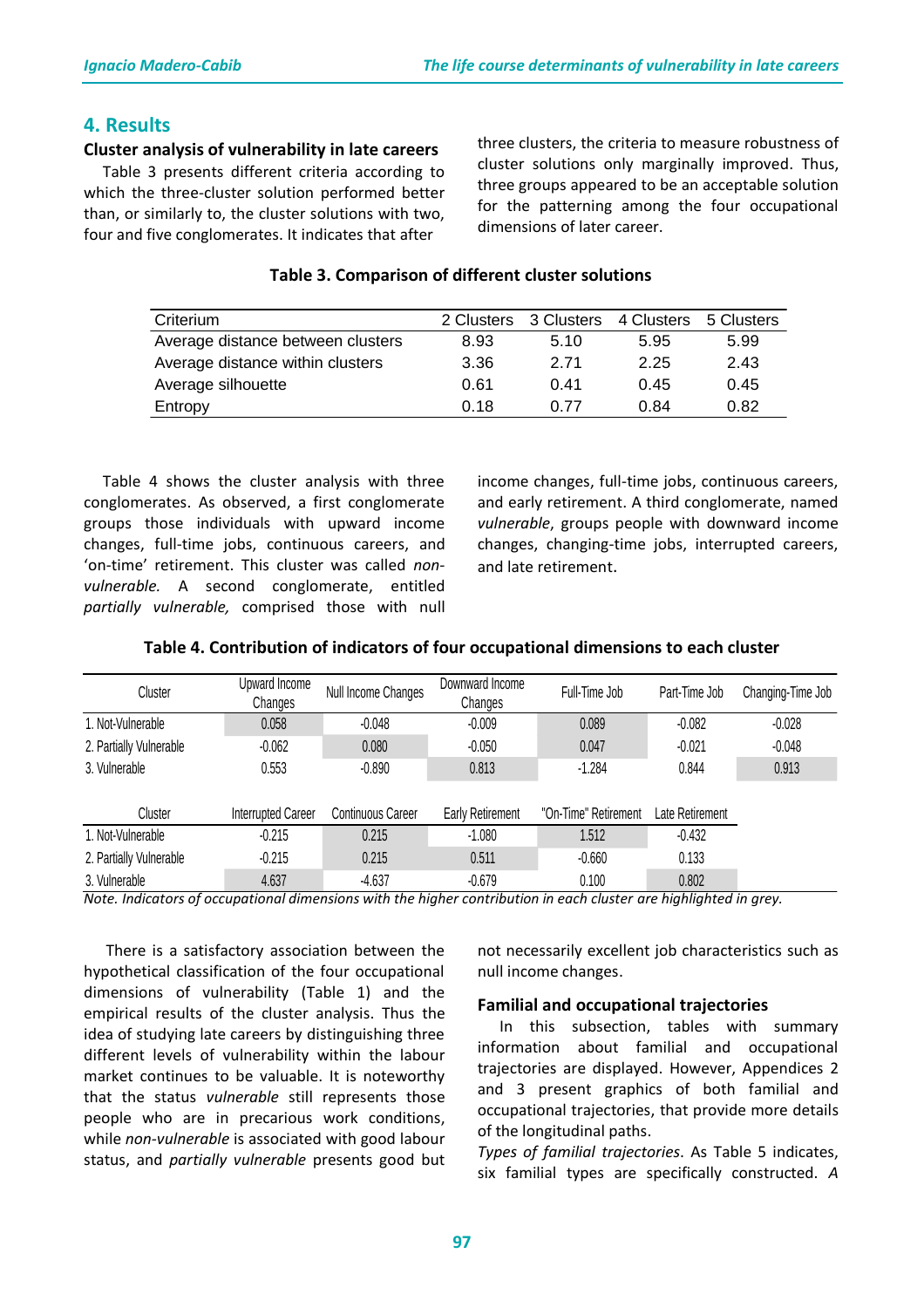*priori*, the majority of familial trajectories appear to be associated with marriage and parenthood. Indeed, Type I, named *Marriage & One Child* (share=12.0%), Type II, named *Marriage & Two Children* (share=31.2%), and Type III, *Marriage & Three or More Children* (share=31.1%) show people who are married and the parent, respectively, of one child (Type I), two children (Type II), and three or more children (Type III) from age 26 on average. Table 5 also shows that there are more men than women in these three familial types, which could be linked to the gender proportions in the study sample.

| <b>Familial Type</b>                   | Weighted Share (%) | Women (%) | Men $(\%)$ |
|----------------------------------------|--------------------|-----------|------------|
| I. Marriage & One Child                | 12.0               | 43.3      | 56.7       |
| II. Marriage & Two Children            | 31.2               | 33.3      | 66.7       |
| III. Marriage & Three or More Children | 31.1               | 35.8      | 64.2       |
| IV. Solo Living                        | 9.3                | 51.4      | 48.6       |
| V. Marriage & Divorce                  | 12.5               | 42.2      | 57.8       |
| VI. Late Marriage                      | 3.8                | 76.6      | 23.4       |

## **Table 5. Types of familial trajectories in Switzerland between ages 20 and 49**

 Moreover, Type IV (share=9.3%) was called *Solo Living* since it corresponds to the type gathered over the entire period of a sizeable proportion of individuals living alone. Type V, named *Marriage & Divorce* (share=12.5%) indicates those persons being married and beginning to be divorced from age 35. Finally, Type VI, entitled *Late Marriage*  (share=3.8%) groups individuals following what could be called a 'non-traditional' relationship, i.e., having cohabitation or non-cohabitation partners and then marrying but later than people in the previous types. As Table 5 reveals, only the last familial type shows a clear gender division, with women representing more than three quarters of the type.

*Types of occupational trajectories*. Table 6 shows that are seven types of occupational trajectories. At first sight, large numbers of employees and low rates of unemployment characterize most occupational trajectories. For instance, Type I, called *Service Employee Careers* (share=21.8%), Type II, called *Technician Employee Careers*  (share=35.9%), and Type III, called *Professional Employee Careers* (share=9.1%), show that many people start their careers working as service, technician and professional employees and remain in those statuses until the end of the time period considered. In terms of gender differentiation, the second and third occupational types show a higher presence of men than women.

| Occupational Type                      | Weighted Share (%) | Women (%) | Men $(%)$ |
|----------------------------------------|--------------------|-----------|-----------|
| I. Service Employee Careers            | 21.8               | 50.5      | 49.5      |
| II. Technician Employee Careers        | 35.9               | 25.2      | 74.8      |
| III. Professional Employee Careers     | 9.1                | 23.4      | 76.6      |
| IV. Interrupted Careers & Non-Careers  | 14.9               | 79.3      | 20.7      |
| V. From Employee to Self-Employed      | 8.1                | 44.7      | 55.3      |
| VI. Professional Civil-Servant Careers | 4.3                | 24.5      | 75.5      |
| VII. Technician Civil-Servant Careers  | 5.9                | 17.5      | 82.5      |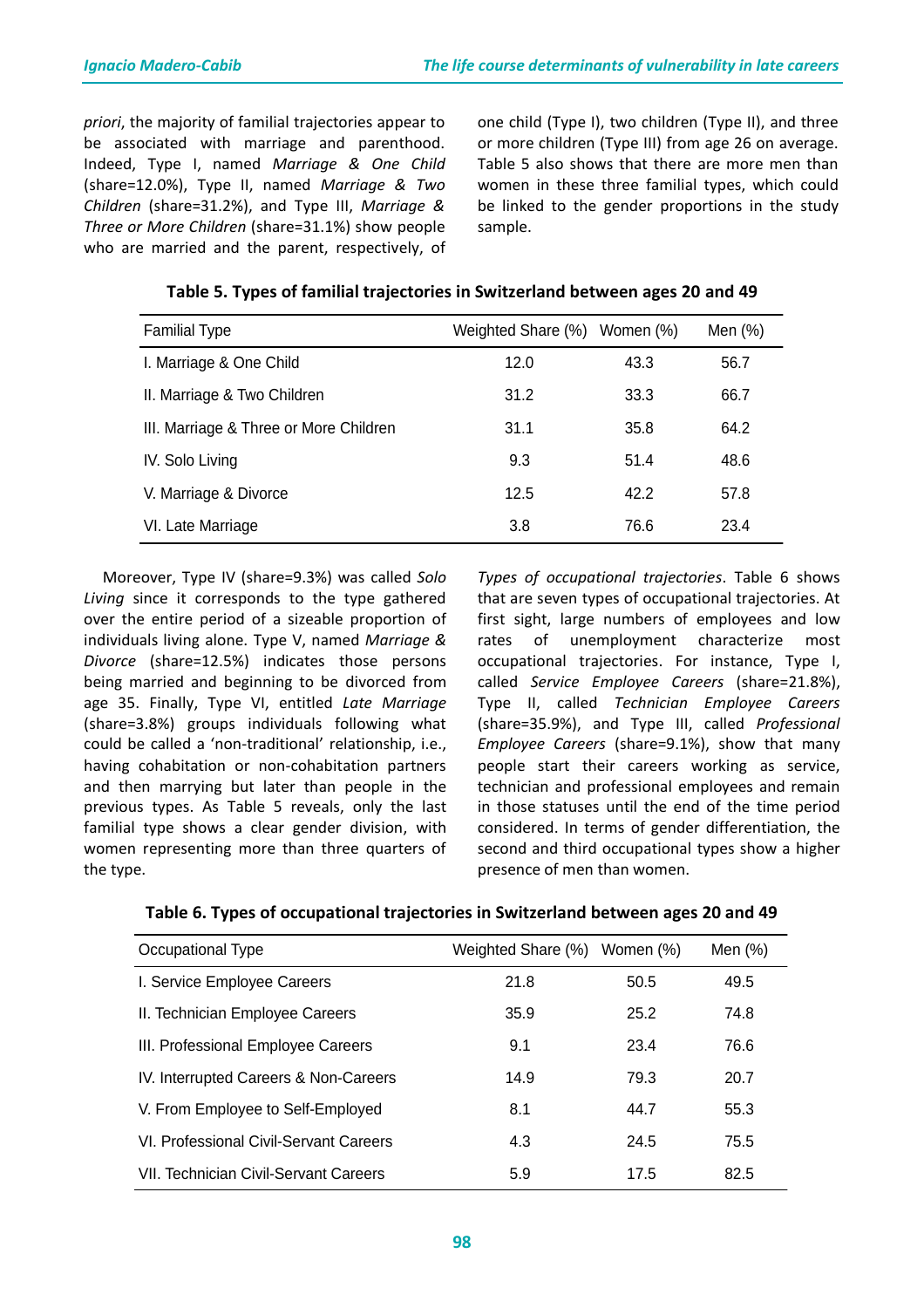Moreover, Type IV, entitled *Interrupted Careers & Non-Careers* (share=14.9%) is the only cluster containing a considerable proportion of individuals either being permanently outside the labour market or interrupting their careers notably between ages 25 and 40. This is the only occupational type in which women are in a clear majority. Type V, called *From Employee to Self-Employed* (share=8.1%), groups those self-employed workers who started their careers as employees. Finally, Types VI and VII, entitled respectively *Professional Civil-Servant Careers* (share=4.3%) and *Technician Civil-Servant Careers* (share=5.9%), refer to those individuals continuously working as civil servants during the period considered. Table 6 indicates that it is largely men who constitute these two last occupational types.

## **Ordinal logistic models of vulnerability in late careers**

The effects of the covariates on the ordinal dependent variable are estimated through ordered logistic modelling. Given the gender differentiation of familial and occupational trajectory types, gender interaction effects with different trajectories are tested within the models. Our analyses begin by measuring the impact of familial and occupational trajectories along with gender interaction effects, followed by the effects of financial, well-being and positional factors in additional models.

Considering Model 3 of Table 7, what can be observed first is that those individuals grouped in the familial type *Marriage & Divorce* and in the occupational types *Interrupted Careers & Non-Careers* and *Professional Employee Careers* are clearly more likely to experience vulnerable statuses in late career. However, gender interaction effects show that the positive influence of types *Marriage & Divorce* and *Professional Employee Careers* on vulnerability is significantly stronger in the case of women. Equally, gender interaction effects reveal that women in the occupational type *From Employee to Self-Employed* also tend to be more vulnerable in late career. Furthermore, it is important to note that women largely constitute

the occupational type *Interrupted Careers & Non-Careers*.

These first results suggest that those women who worked mostly as an employee, who experienced divorce and/or unemployment or periods working in the home, have a higher likelihood of experiencing a downward income trajectory, career interruption, late retirement, and part-time work during their later work life. Based on previous Swiss research, this evidence can be preliminarily explained by the current sexual division of the Swiss labour market. This division creates the condition in which women with family obligations are more likely to have an interrupted career and part-time jobs, and conversely, assures a stable occupational status, i.e., full-time jobs, wage increases and continuous careers, for men (Le Feuvre et al., 2014; Kuehni et al., 2013; Rosende & Schoeni, 2012).

Going further, men are much less likely to experience career interruption due to birth or family life events (Le Goff et al., 2011). Being male is also associated with better occupational conditions in terms of continuity of contribution to public, occupational, and private pension funds, which then allows earlier retirement (Rosende & Schoeni, 2012).

Model 3 of Table 7 suggests that individuals with at least one period of ill-health in their life are more likely to experience a period of vulnerability in late career. This effect could be explained by personal necessity and the institutional context that fosters career interruptions and downward income changes for those individuals who are affected by health problems (Dorn & Sousa-Poza, 2004a).

Finally, Model 3 of Table 7 indicates that people born before 1930 are less likely to experience vulnerability in late career. This result is congruent with the above-mentioned economic and structural opportunities of the 'thirty glorious years' experienced by those who started work between 1945 and 1975 (Chauvel, 1998). Such opportunities meant that these individuals faced more benign labour market conditions in the later career.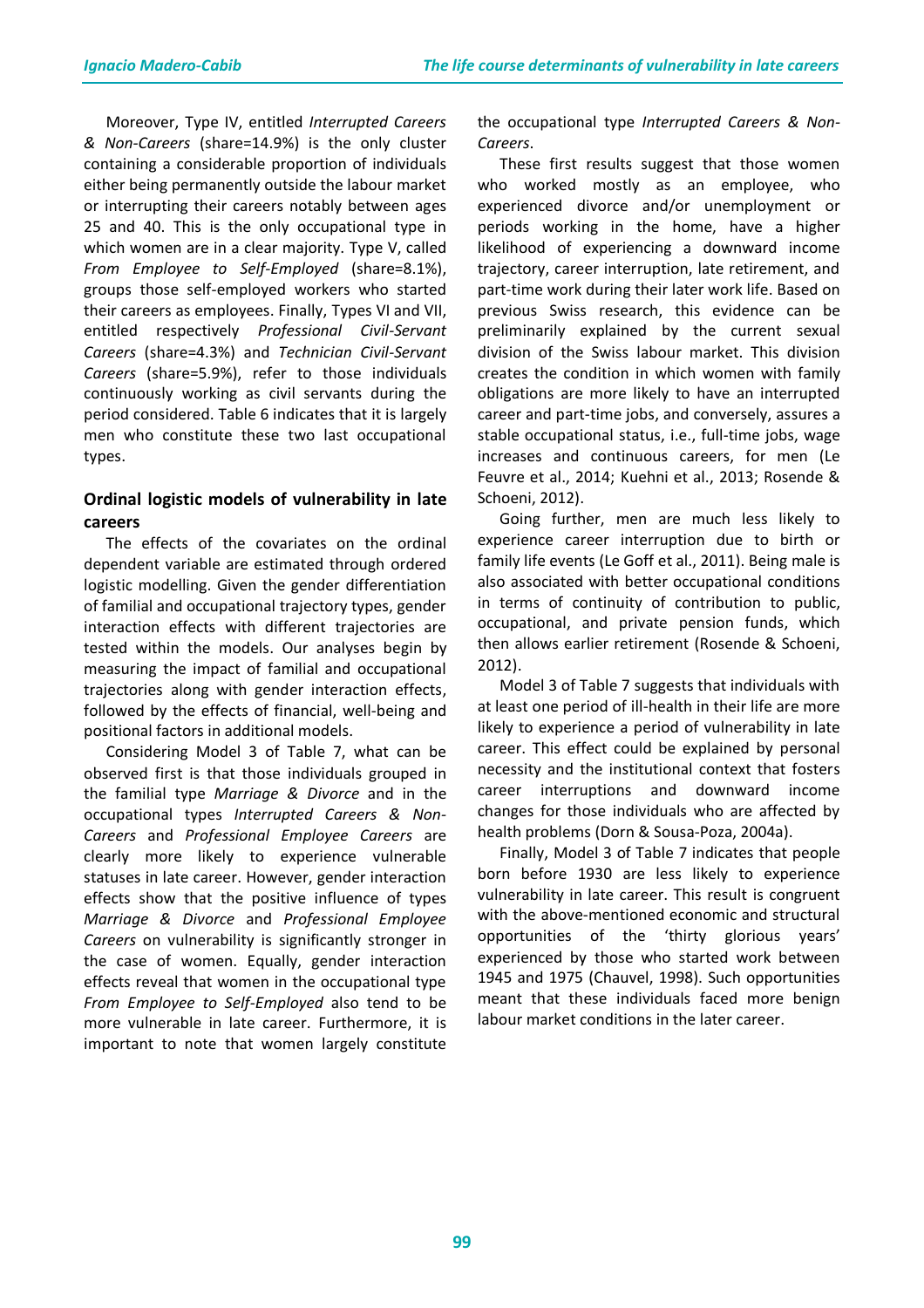## **Table 7. Ordinal logistic regression of vulnerability in late careers (Dependent variable: 1) Non-Vulnerable, 2) Partially Vulnerable 3) Vulnerable. Coefficients in odds ratios)**

| Covariates                                                                                                                                       | Model 1          | Model 2        | Model 3          |
|--------------------------------------------------------------------------------------------------------------------------------------------------|------------------|----------------|------------------|
| Familial Trajectory Types (Reference: Marriage & Two Children)                                                                                   |                  |                |                  |
| Marriage & One Child                                                                                                                             | 2.89(0.75)       |                | 2.88(0.74)       |
| Marriage & Three or More Children                                                                                                                | 1.18(0.51)       |                | 1.26(0.53)       |
| Late Marriage                                                                                                                                    | 2.64(0.68)       |                | 2.91(0.78)       |
| Marriage & Divorce                                                                                                                               | $3.46(0.61)$ *   |                | $3.14(0.60) +$   |
| Occupational Trajectory Types (Reference: Technician Employee Careers)                                                                           |                  |                |                  |
| Interrupted Careers & Non-Careers                                                                                                                | $3.89(0.66)$ *   |                | $4.21(0.69)$ *   |
| Professional Employee Careers                                                                                                                    | $7.26(0.49)$ *** |                | $7.27(0.54)$ *** |
| From Employee to Self-Employed                                                                                                                   | 2.80(0.65)       |                | 3.20(0.74)       |
| Gender Interaction Effects with Family and Occupational Trajectory Types                                                                         |                  |                |                  |
| Gender. Men (1) vs Women (0)                                                                                                                     | 1.59(0.37)       |                | 1.61(0.37)       |
| Marriage & One Child * Gender                                                                                                                    | 0.42(0.86)       |                | 0.45(0.86)       |
| Marriage & Three or More Children * Gender                                                                                                       | 0.60(0.58)       |                | 0.59(0.61)       |
| Late Marriage * Gender                                                                                                                           | 1.14(0.73)       |                | 1.26(0.85)       |
| Marriage & Divorce * Gender                                                                                                                      | $0.30(0.71)+$    |                | $0.31(0.71) +$   |
| Interrupted Careers & Non-Careers * Gender                                                                                                       | 0.47(0.81)       |                | 0.46(0.83)       |
| Professional Employee Careers * Gender                                                                                                           | $0.18(0.63)$ **  |                | $0.17(0.66)$ **  |
| From Employee to Self-Employed * Gender                                                                                                          | $0.17(0.78)^{*}$ |                | $0.17(0.88)^{*}$ |
| Financial, Well-Being and Positional Covariates                                                                                                  |                  |                |                  |
| Contribution to public pension fund. More than half of late careers (1) vs less the half<br>of late careers (ref)                                |                  | 0.61(0.50)     | 0.69(0.62)       |
| Contribution to occupational pension fund. More than half of late careers (1) vs less<br>than half of late careers (ref)                         |                  | 1.06(0.22)     | 1.18(0.24)       |
| Contribution to private pension fund. More than half of late careers (1) vs less than<br>half of late careers (ref)                              |                  | 1.09(0.33)     | 1.04(0.34)       |
| Financial hardship periods. Yes (1) vs No (ref)                                                                                                  |                  | 1.22(0.23)     | 1.27(0.24)       |
| Ill-health periods. More than one period (1) vs No periods of health illnesses. (ref)                                                            |                  | $1.92(0.36) +$ | $2.16(0.35)^{*}$ |
| Educational position relative to others in Maths during childhood. Better or Much<br>Better (1) vs Much worse, Worse or About the same (ref)     |                  | 0.61(0.38)     | 0.60(0.41)       |
| Educational position relative to others in Language during child-hood. Better or Much<br>Better (1) vs Much worse, Worse or About the same (ref) |                  | $1.72(0.28) +$ | 1.41(0.31)       |
| Socio-Cultural Background: Number of books in home in childhood. 26 books or more<br>(1) vs less than 26 books (ref)                             |                  | 0.81(0.26)     | 0.86(0.28)       |
| Birth Cohort: < 1930 (1) vs > 1936 (ref)                                                                                                         |                  | $0.52(0.28)$ * | $0.56(0.30) +$   |
| Birth Cohort: 1931-1936 (1) vs > 1936 (ref)                                                                                                      |                  | 0.71(0.26)     | 0.76(0.27)       |
| Observations                                                                                                                                     | 450              | 450            | 450              |

Notes: Significant coefficients in grey (\*\*\*: p < .001; \*\*: p < .01; \*: p < .05; +: p < .10). Standard errors of logits in brackets.

## **5. Summary and discussion**

The study of occupational careers has been a particular focus of life course sociology. The study of the determinants of careers and the analysis of vulnerability experienced by some workers, has attracted the attention of many life course scholars.

However, most studies of labour market vulnerability have focused on early and middle adulthood, whereas this article aimed at examining the patterning and determinants of vulnerability in late careers, focusing specifically on the Swiss case.

In this article, Castel's notion of vulnerability was employed to understand the impact of different dimensions of vulnerability on social integration in society. These dimensions include having an insecure job and fragile relationship networks. Moreover, in order to measure vulnerability in late career, this study focused on four occupational dimensions: working-time, career continuity, income changes and retirement timing.

The first aim of this research was to understand how vulnerability could be understood in terms of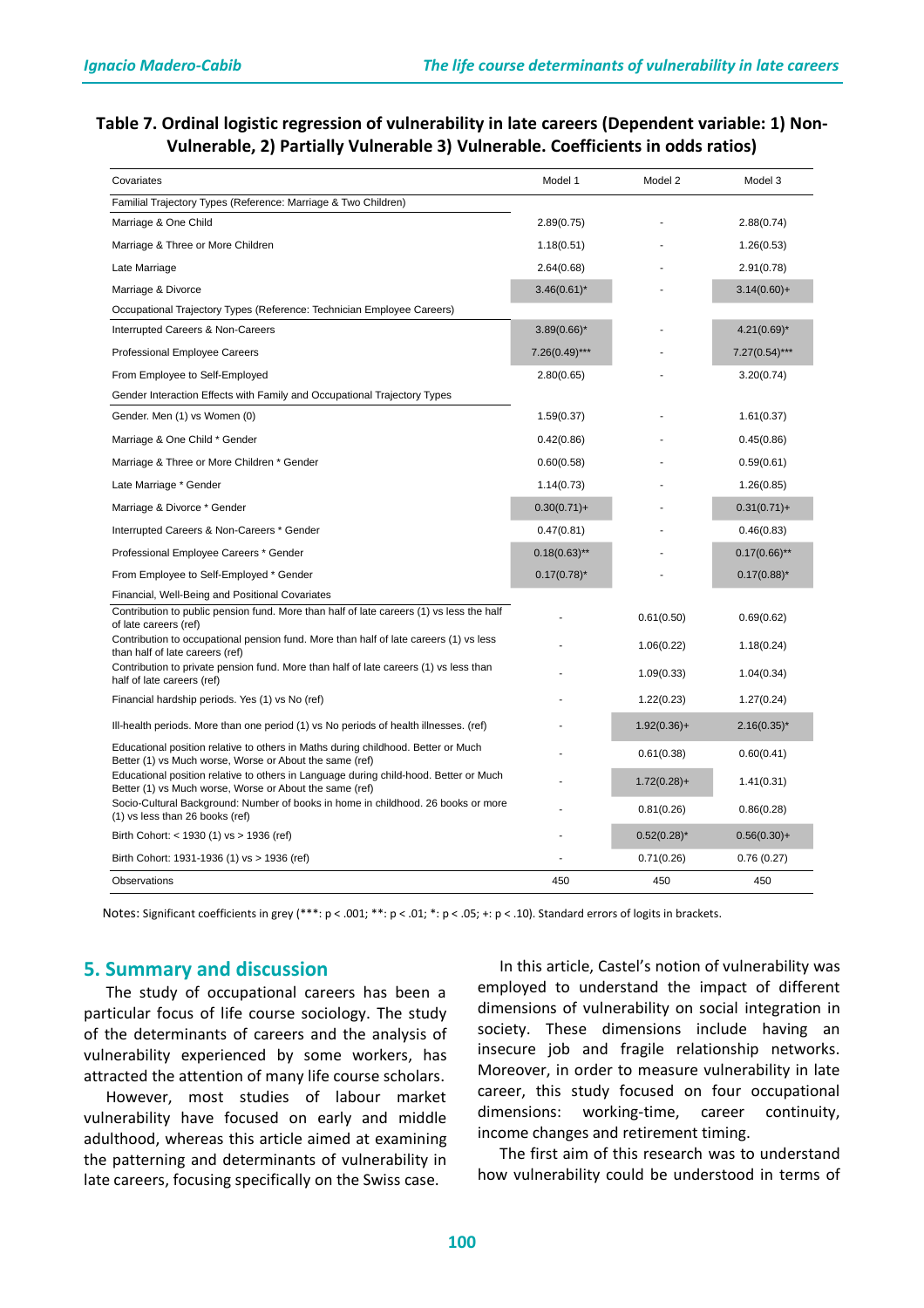the four occupational dimensions above. After performing cluster analysis with a threeconglomerate solution, it was found that vulnerability involved a cluster grouping of workers with downward income trajectories, a move to part-time employment, interrupted careers and late retirements.

Furthermore, this research also aimed to analyse, through ordered logistic models, how different life course factors such as familial and occupational trajectories, financial well-being and positional indicators impacted on vulnerability in late career. The selection of those determinants was theoretically supported by the cumulative disadvantage perspective, which proposes that during the life course, cumulative familial and occupational experiences as well as the positional characteristics of workers can produce an effect on later life (Dannefer, 2003; Sapin et al., 2007).

Results showed well-defined trends concerning the influence of life course determinants on vulnerability. Women with a familial trajectory marked by divorce, and with an occupational trajectory characterized by unemployment, housework and employee positions, were more likely to be vulnerable in late career. Similarly, individuals with health problems during the life course were also more likely to be vulnerable later in life. Conversely, people who benefited from the economic growth during the post-war period were less likely to experience vulnerability in older age.

Given these results, a first conclusion could be linked to the longitudinal approach used in this research. The empirical outcomes of this study allow us to recognize the significant role played by familial and occupational experiences of early and middle adulthood on later life. Thus, prospective studies looking to understand later life processes should focus on antecedent life processes rather than on circumstances in old age such as health or economic position.

Another conclusion relates to the cumulative disadvantage perspective. It is possible to note that vulnerability in late career is currently a status experienced by individuals who, during their life courses, accumulated characteristics that led to worse outcomes in later life. Among those characteristics are family issues, periods of absence from the labour market, working mostly as an employee and health problems.

It is noteworthy that the majority of these characteristics apply more often to women. This means that cumulative disadvantage is built into trajectories which impact much more negatively on women than men. Put another way, those family issues, career difficulties and stratification characteristics are effectively factors of cumulative disadvantage for women employees.

This gendered scenario has sociological and institutional implications. From a sociological perspective, this implies a gendered structure to the life course, i.e. the asymmetric working of family lives for men and women (Levy & Widmer, 2013) can be observed not only in early and middle adulthood, but also in later life. This article suggests that social inequality between men and women particularly in terms of professional and familial trajectories — is an obstacle to women fitting into traditional male models of career development and ageing processes.

Secondly, from an institutional point of view, this gendered scenario indicates that although the Swiss labour market shows increasing rates of older workers as well as active ageing policies aiming to extend work life, both processes are clearly incompatible or discordant with the internal dynamics of the institution of the family. Put in illustrative terms, it seems that the Swiss labour market is structured in a way that harms those workers, usually women, who are compelled to interrupt their occupational courses due to family issues. Stopping their careers in early or middle adulthood means that women in Switzerland not only lose potential networks or labour expertise (Rosende & Schoeni, 2012), but also—as this research has shown — experience more vulnerability in late career, which includes a greater likelihood of decreasing income, career interruption, part-time working and to late retirement.

In summary, the results obtained in this research contain relevant contributions for the life course study of vulnerability in late careers. First, the study puts forward a conception of vulnerability along four occupational dimensions, and secondly, it demonstrates the important role played by life trajectory and positional factors in occupational vulnerability in later life. Yet, there are clearly some characteristics of the current study that need to be considered and improved in prospective research.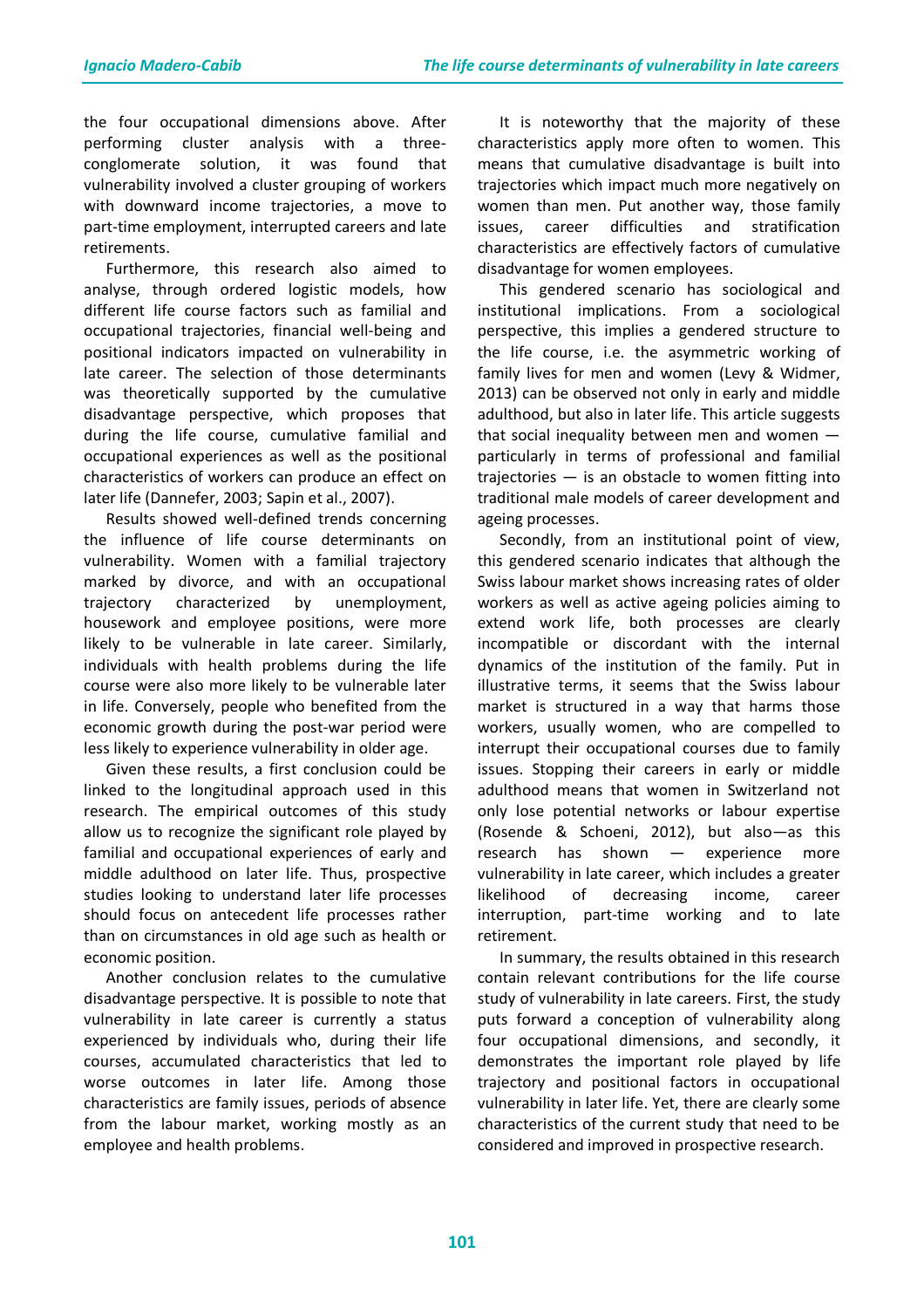Relevant remaining questions relate to the possibility of analysing how the impact of the lifecourse determinants revealed varies according to the different industrial segments in later career. Also, it would be interesting to compare the results of the Swiss context with other gendered labour

markets but with different welfare state arrangements. This is because liberal welfare states like Switzerland might or might not generate stronger labour vulnerability in women than corporatist welfare states. Further research could seek to answer these and other questions.

## **Acknowledgements**

 I wish to thank to Gaëlle Aeby, Dr. Jacques-Antoine Gauthier, Dr. Jean-Marie Le Goff, Prof. Dr. Daniel Oesch, Prof. Dr. Felix Bühlmann, Prof. Dr. Juan-Carlos Castillo, and especially to Cristobal Madero-Cabib, for their valuable inputs both on the content and shape of this article. This research has been financed by the NCCR LIVES Project, of the Swiss National Foundation of Science (FNS).

## **References**

- Blanchard, P., Bühlmann, F., & Gauthier, J.-A. (2014). *Advances in Sequence Analysis: Theory, Method, Applications.* New York: Springer. <http://dx.doi.org/10.1007/978-3-319-04969-4>
- Blau, P. (1977). A Macrosociological Theory of Social Structure. *American Journal of Sociology, 83*(1), 26-54. <http://dx.doi.org/10.1086/226505>
- Bukodi, E., & Goldthorpe, J. (2011). Social Class Returns to Higher Education: Chances of Access to the Professional and Managerial Salariat for Men in Three British Birth Cohorts. *Longitudinal and Life Course Studies*, *2*(2), 185-201.
- Bütler, M., Huguenin, O., & Teppa, F. (2004). *What Triggers Early Retirement? Results from Swiss Pension Funds.* Working Paper No. 4394, Centre for Economic Policy Research.
- Castel, R. (2000). The Roads to Disaffiliation: Insecure Work and Vulnerable Relationships. *International Journal of Urban and Regional Research*, *24*, 519–535. <http://dx.doi.org/10.1111/1468-2427.00262>
- Castel, R. (2003). *L´insécurité sociale: Qu´est-ce qu´être protégé?* Paris: Seuil et La République des Idées.
- Castel, R. (2009). *La montée des incertitudes: Travail, protection, statut de l'individu*. Paris: Editions du Seuil.
- Candolfi, P., & Chaze, J. P. (2008). *Impact de la retraite anticipée sur les cotisations et les prestations de l'AVS*. Genève: Université de Genève, Laboratoire d'économie appliquée.
- Chan, S., & Stevens, A. H. (2001). Job loss and employment patterns of older workers. *Journal of Labor Economics*, *19*(2), 484-521. <http://dx.doi.org/10.1086/319568>
- Chauvel, L. (1998). *Le destin des générations, structure sociale et cohortes en France au XXe siècle.* Paris: PUF. Dancey, C., & Reidy, J. (2004). *Statistics Without Maths for Psychology*. Harlow: Pearson.
- Dannefer, D. (2003). Cumulative advantage/disadvantage and the life course: Cross-fertilizing age and social science theory. *The Journals of Gerontology Series B: Psychological Sciences and Social Sciences*, *58*(6), 327-S337. <http://dx.doi.org/10.1093/geronb/58.6.S327>
- Deville, J., & Särndal, C. (1992). Calibration estimators in survey sampling. *Journal of the American Statistical Association*, *87*, 376-382. <http://dx.doi.org/10.1080/01621459.1992.10475217>
- Dorn, D., & Sousa-Poza, A. (2004a). *The Determinants of Early Retirement in Switzerland*. Working Paper No. 98, Department of Economics, University of Saint Gallen.
- Dorn, D., & Sousa-Poza, A. (2004b). Motives for Early Retirement: Switzerland in an International Comparison. Working Paper No. 99, Department of Economics, University of Saint Gallen.
- Dorn, D., & Sousa-Poza, A. (2010). 'Voluntary' and 'Involuntary' Early Retirement: An International Analysis. *Applied Economics, 42*(4), 427-438. <http://dx.doi.org/10.1080/00036840701663277>
- Feldman, D. (1994). The Decision to Retire Early: A Review and Conceptualization. *Academy of Management Review*, *19*(2), 285-311.
- Fischer, J., & Sousa-Poza, A. (2006). *The Institutional Determinants of Early Retirement in Europe.* University of St. Gallen, Economics Discussion Paper No. 2006-08.
- Gabadinho, A. Ritschard, G., Müller, N., & Studer, M. (2011). Analyzing and Visualizing State Sequences in R with TraMineR. *Journal of Statistical Software, 40*(4), 1–37.
- García, M., & Schampheleire, J. (2002) The Inclusive Power of Standard and Non-Standard Work. In R. van Berkel, & I. Hornemann (Eds.), *Active Social Policies in the EU: Inclusion through Participation* (pp. 73- 102). Bristol: Policy Press.
- Gowan, M. (1998). A Preliminary Investigation of Factors Affecting Appraisal of the Decision to take Early Retirement. *Journal of Employment Counseling*, *35*(3), 124-140. [http://dx.doi.org/10.1002/j.2161-](http://dx.doi.org/10.1002/j.2161-1920.1998.tb00994.x) [1920.1998.tb00994.x](http://dx.doi.org/10.1002/j.2161-1920.1998.tb00994.x)
- Han, S., & Moen, P. (1999). Clocking Out: Temporal Patterning of Retirement. *American Journal of Sociology,*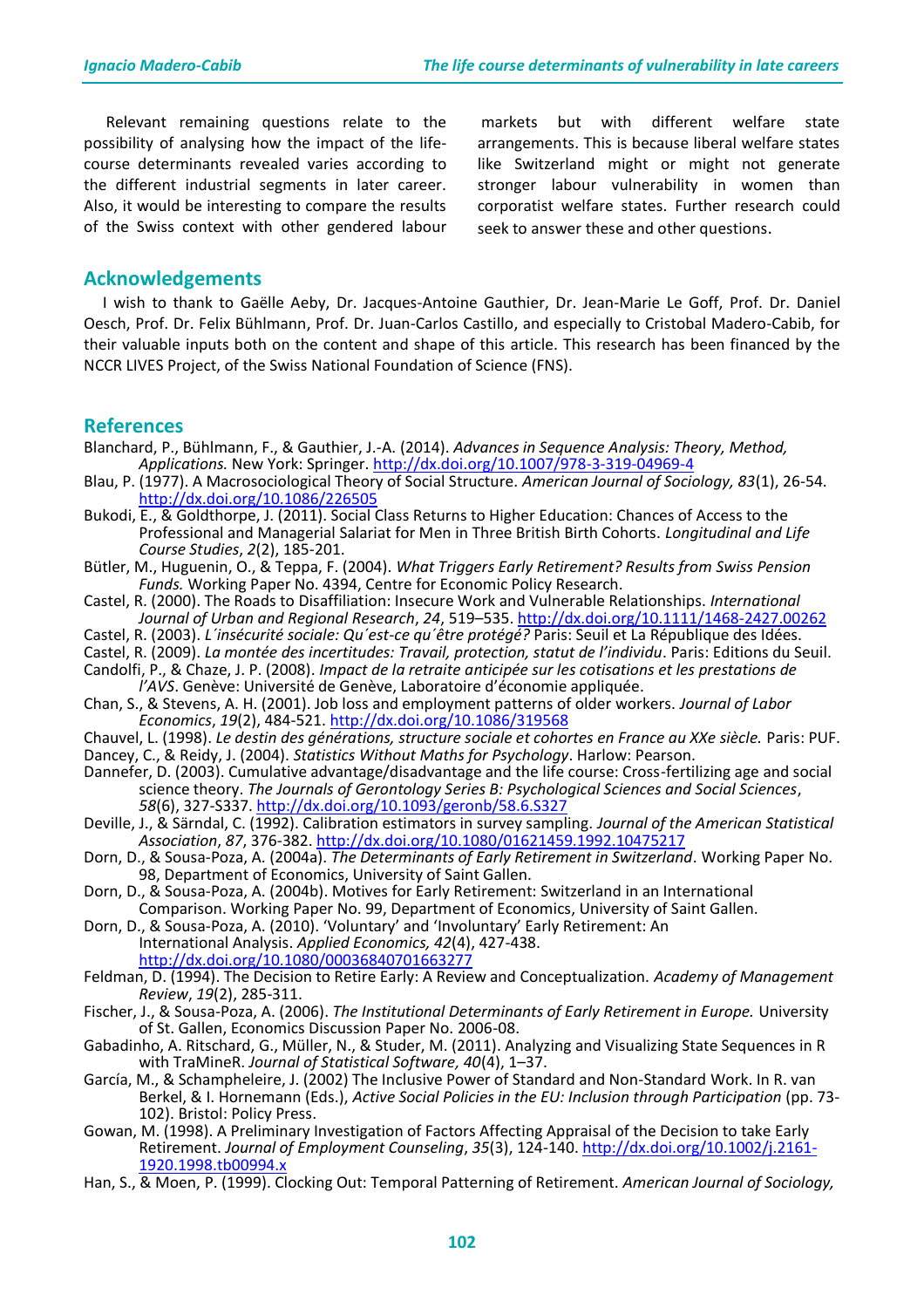*105*(1), 191-236. <http://dx.doi.org/10.1086/210271>

- Hanel, B. (2010). Financial incentives to postpone retirement and further effects on employment. Evidence from a natural experiment. *Labour Economics*, *17*, 474–86. <http://dx.doi.org/10.1016/j.labeco.2009.10.001>
- Hansen, H., Hespanha, P., Machado, C., & van Berkel, R. (2002). Inclusion through Participation? Active Social Policies in the EU and Empirical Observations from Case Studies into Types of Work. In R. van Berkel, & I. Hornemann (Eds.), *Active Social Policies in the EU: Inclusion through Participation* (pp. 103-136). Bristol: Policy Press.
- Hirsch, B., Macpherson, D., & Hardy, M. (2000). Occupational age structure and access for older workers. *Industrial and Labour Relations Review*, *53*, 401-418. <http://dx.doi.org/10.2307/2695966>
- Hyde, M., Ferrie, J., Higgs, P., Mein, G., & Nazroo, J. (2004). The Effects of Pre-Retirement Factors and Retirement Route on Circumstances in Retirement: Findings from the Whitehall II Study. *Ageing and Society, 24*(2), 279-296. <http://dx.doi.org/10.1017/S0144686X03001624>
- Kaufman, L., & Rousseeuw, P. (1990). *Finding Groups in Data: An Introduction to Cluster Analysis*. New York: Wiley. <http://dx.doi.org/10.1002/9780470316801>
- Kohli, M., Rein, M., Guillemard, A-M., & Van Gunsteren H. (1991). *Time for Retirement: Comparative Studies of Early Exit from the Labor Force*. Cambridge: Cambridge University Press.
- Kuehni, M., Rosende, M., & Schoeni, C. (2013). Maintien en emploi et inégalités de sexe. *Lien Social et Politiques*, *69*, 197-213. <http://dx.doi.org/10.7202/1016492ar>
- Le Goff, J-M., Sapin, M., & Camenisch, M. (2011). Intentions professionnelles des couples de Suisse romande après la naissance de leur premier enfant. In D. Joye, C. Pirinoli, D. Spini, & E. Widmer (Eds.), *Parcours de vie et insertions sociales* (pp. 105-125). Zürich: Seismo.
- Le Feuvre, N., Kuehni, M., Rosende, M., & Schoeni, C. (2014). Le Genre du "vieillissement actif": du principe du traitement équitable à la multiplication des injonctions contradictoires. *Swiss Journal of Sociology, 40*(2), 307-324.
- Levy, R., Joye, D., Guye, O., & Kaufmann, V. (1997). *Tous égaux? De la stratification aux representations*. Zürich: Seismo.
- Levy, R., Gauthier, J.-A., & Widmer. E. (2006). Entre contraintes institutionnelle et domestique: Les parcours de vie masculins et féminins en Suisse. *Revue canadienne de sociologie, 31*, 461-89.
- Levy, R., & Widmer, E. (2013). *Gendered Life Courses Between Individualization and Standardization*. Wien: LIT Verlag.
- Long, J.S. (1997). *Regression Models for Categorical and Limited Dependent Variables*. London: Sage Publications.
- Madero-Cabib, I., & Mora, C. (2011). Social Capital and Labour Inclusion. An Approximation to the Ascent Work Trajectories of Peruvian Migrants in Chile. *Polis Review, 10*(29), 147- 161.
- Madero-Cabib, I., Gauthier, J-A., & Le Goff, J.-M. (2013). *Early, On-Time or Late? A Life Course Perspective on the Transition to Retirement*, Paper prepared for the 11th European Sociological Association Conference, 2013, Torino, Italy.
- Meyer, T., & Pfau-Effinger. B (2006). Gender Arrangements and Pension Systems in Britain and Germany. Tracing change over five decades. *International Journal of Ageing and Later Life*, *1*, 67-109. <http://dx.doi.org/10.3384/ijal.1652-8670.061267>
- OECD. (2012). *OECD.Stat database.* Accessed 14th August 2014 from http://stats.oecd.org
- OFS. (2012a). *Newsletter No 1 Informations Démographiques*. Suisse: Département fédéral de l'intérieur.
- OFS. (2012b). *Cotisations à l'AVS, à l'AI et aux APG*. Suisse: Centre d'information AVS/AI).
- OFS. (2012c). *Cotisations des personnes sans activité lucrative à l'AVS, à l'AI et aux APG*. Suisse: Centre d'information AVS/AI.
- OFS. (2012d). *Newsletter No 2 Informations Démographiques*. Suisse: Département fédéral de l'intérieur.
- O'Rand, A., & Henretta, J. (1982). Delayed Career Entry, Industrial Pension Structure, and Early Retirement in a Cohort of Unmarried Women. *American Sociological Review, 47*, 365-373. <http://dx.doi.org/10.2307/2094992>
- O'Reilly, J., & Fagan, C. (1998). *Part-Time Prospects: An International Comparison of Part-Time Work in Europe, North America and the Pacific Rim*. London & New York: Routledge. <http://dx.doi.org/10.4324/9780203276105>
- Peterson, B., & Harrell, F. (1990). Partial Proportional Odds Models for Ordinal Response Variables. *Applied Statistics*, *39*, 205-217. <http://dx.doi.org/10.2307/2347760>
- R Core Team. (2012). R: A Language and Environment for Statistical Computing. R Foundation for Statistical Computing. Accessed 14th August 2014 from www.R-project.org
- Radl, J. (2013). Labour Market Exit and Social Stratification in Western Europe: The Effects of Social Class and Gender on the Timing of Retirement. *European Sociological Review*, *29*(3), 654-668. <http://dx.doi.org/10.1093/esr/jcs045>
- Riley, M. (1986). Men, Women, and the Lengthening of the Life Course. In A. Rossi (Ed.), *Aging and the Life Course* (pp. 333-347). New York: Aldine.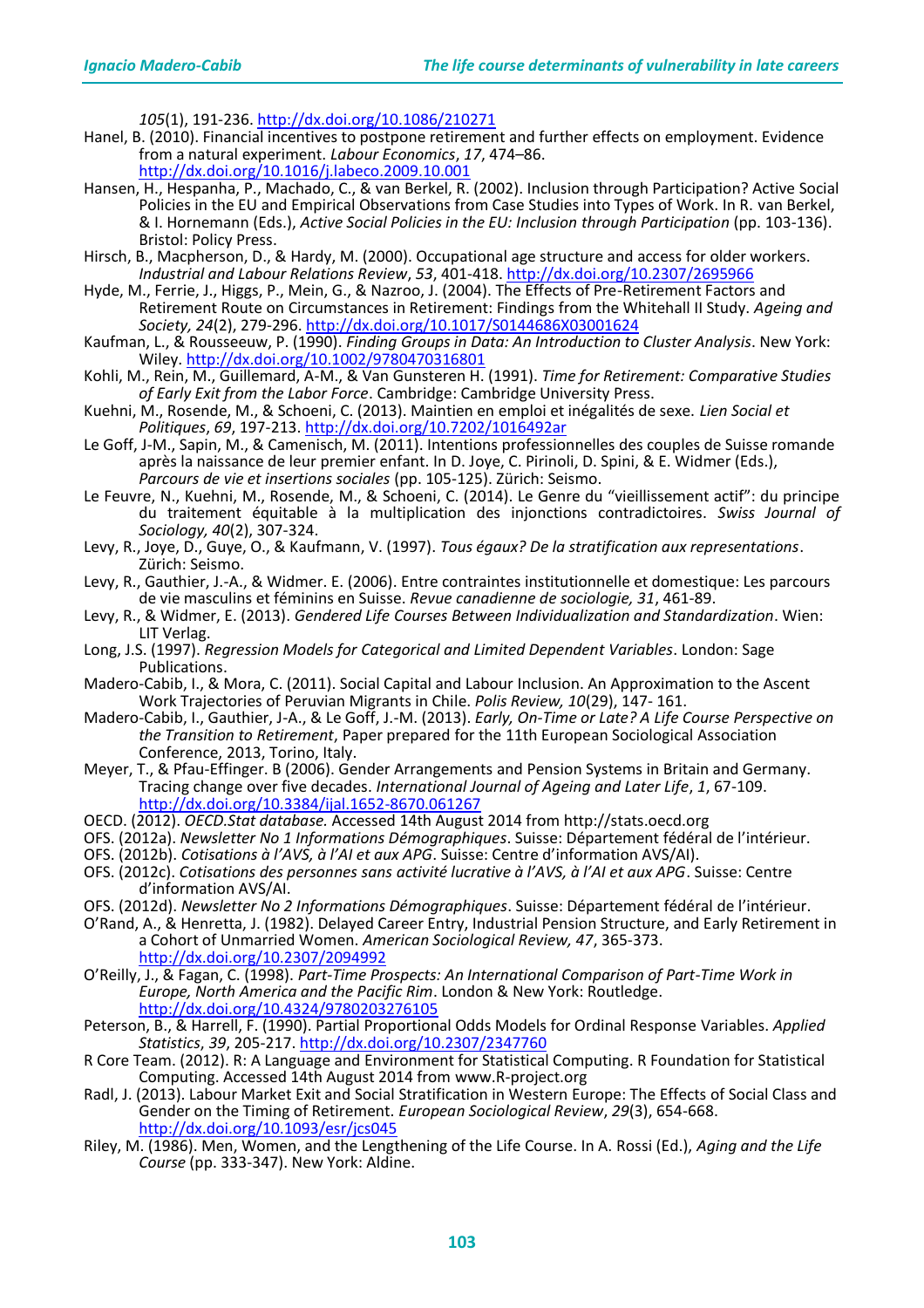Rosende, M., & Schoeni, C. (2012). Seconde partie de carrière, régime de retraite et inégalités de sexe, le cas suisse. *Revue française des affaires sociales*, *2-3*, 130-147.

Sapin, M., Spini, D., & Widmer, E. (2007). *Les parcours de vie: de l'adolescence au grand âge*. Lausanne: Savoir suisse.

Schröder, M. (2011). *[Retrospective Data Collection in the Survey of Health, Ageing and Retirement in Europe.](http://www.share-project.org/fileadmin/pdf_sharelife/Publications/FRB-Methodology_feb2011_color-1.pdf) SHARELIFE Methodology*. Mannheim: MEA.

Solon, G., Haider, S. J., & Wooldridge, J. (2013). *What are we weighting for?* (No. w18859). National Bureau of Economic Research. <http://dx.doi.org/10.3386/w18859>

Spini, D., Hanappi, D., Bernardi, L., Oris, M., & Bickel, J-F. (2013). Vulnerability across the Life Course: A Theoretical Framework and Research Directions. Working LIVES Paper, No. 2013/27.

Van Berkel, R., Hornemann, I., & Williams, C. (2002). The Concept of Inclusion/Exclusion and the Concept of Work. In R. van Berkel, & I. Hornemann (Eds.), *Active Social Policies in the EU: Inclusion through Participation* (pp. 15-44). Bristol: Policy Press.

Ward, J. (1963). Hierarchical grouping to optimize an objective function. *Journal of the American Statistical Association*, 58(301), 236-244. <http://dx.doi.org/10.1080/01621459.1963.10500845>

## **Appendix 1. Weighted frequencies in the study sample and in the Swiss sample of SHARELIFE**

| Covariates                                                                 | Weighted Frequencies in<br>Study Sample (N=451)                                                   | Weighted Frequencies in<br>Swiss Sample of SHARELIFE (N=1296)                                     |
|----------------------------------------------------------------------------|---------------------------------------------------------------------------------------------------|---------------------------------------------------------------------------------------------------|
| III-health periods                                                         | 0: No $(89.8\%)$ , 1: Yes $(10.2\%)$                                                              | $0:$ No (90.3%), 1: Yes (9.7%)                                                                    |
| Financial hardship periods                                                 | 0: No $(69.3\%)$ ; 1: Yes $(30.7\%)$                                                              | 0: No $(68.5\%)$ ; 1: Yes $(31.5\%)$                                                              |
| Gender                                                                     | 1: Men (60.3%), 0: Women (39.7%)                                                                  | 1: Men (45.9%), 0: Women (54.1%)                                                                  |
| Educational position relative to<br>others in maths during childhood       | 1: Better or Much Better (88.8%),<br>0: Much worse, Worse or About the same<br>$(11.2\%)$         | 1: Better or Much Better (86.4%),<br>0: Much worse, Worse or About the same<br>$(13.6\%)$         |
| Educational position relative to<br>others in language during<br>childhood | 1: Better or Much Better (86.4%),<br>0: Much worse, Worse or About the same<br>$(13.6\%)$         | 1: Better or Much Better (87.4%),<br>0: Much worse, Worse or About the same<br>(12.6%)            |
| Number of books in home in<br>childhood                                    | 1: 26 books or more (83.1%),<br>0: Less than 26 books (16.9%)                                     | 1: 26 books or more (77.6%),<br>0: Less than 26 books (22.4%)                                     |
| <b>Birth Cohort</b>                                                        | 1: Before 1930 (27.4%), 2:1931-1936<br>$(23.4\%)$ , 3:1936-1942 (29.8%),<br>4: After 1942 (19.3%) | 1: Before 1930 (17.5%), 2:1931-1936<br>$(12.8\%)$ , 3:1936-1942 (15.7%),<br>4: After 1942 (54.1%) |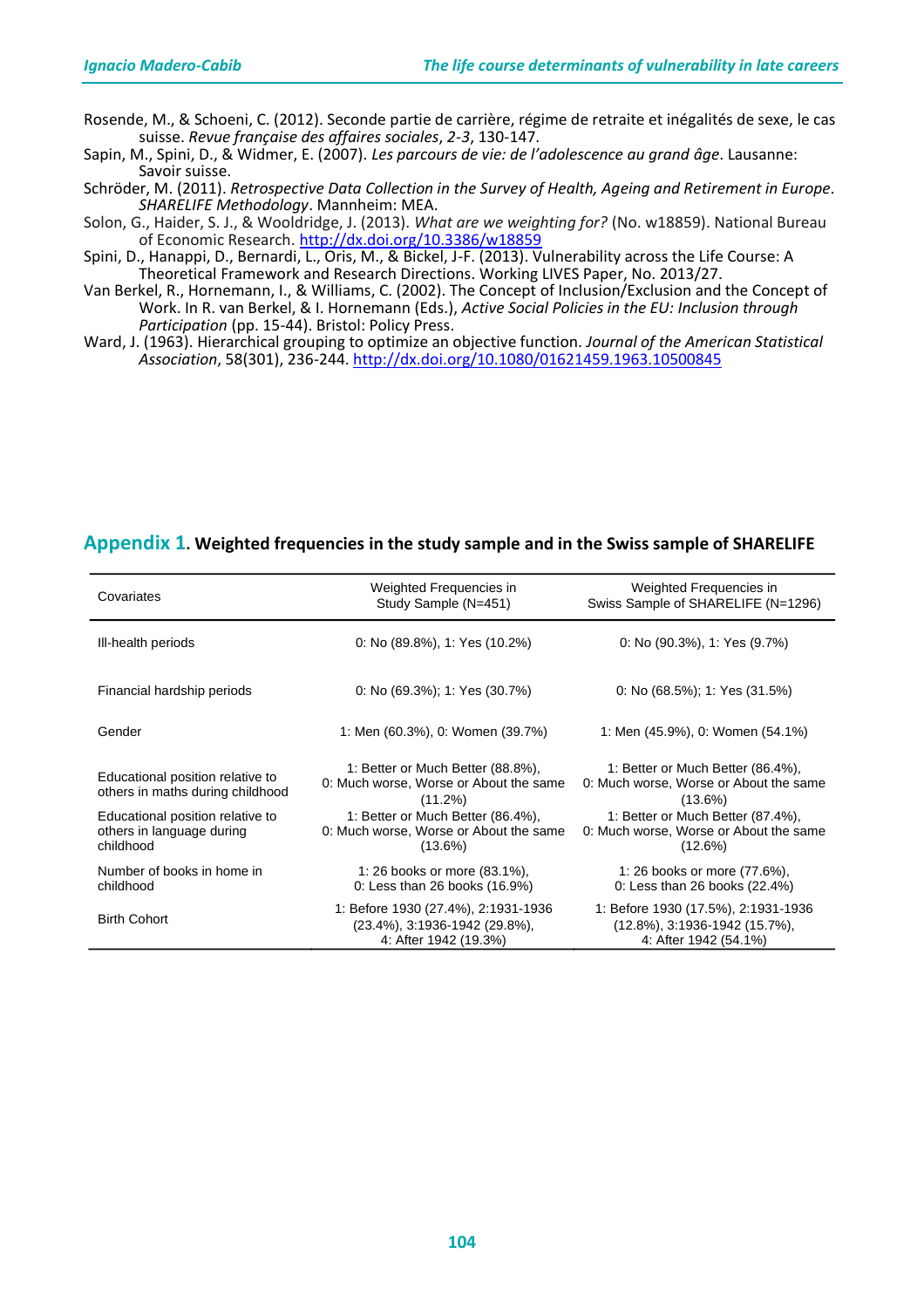## **Appendix 2. Types of familial trajectories in Switzerland between ages 20 to 49**



Familial Trajectory 1. Marriage & One Child

Familial Trajectory 2. Marriage & Two Children



Familial Trajectory 3. Marriage & Three or More Children



Familial Trajectory 4. Solo Living







**Categories** 



Familial Trajectory 6. Late Marriage